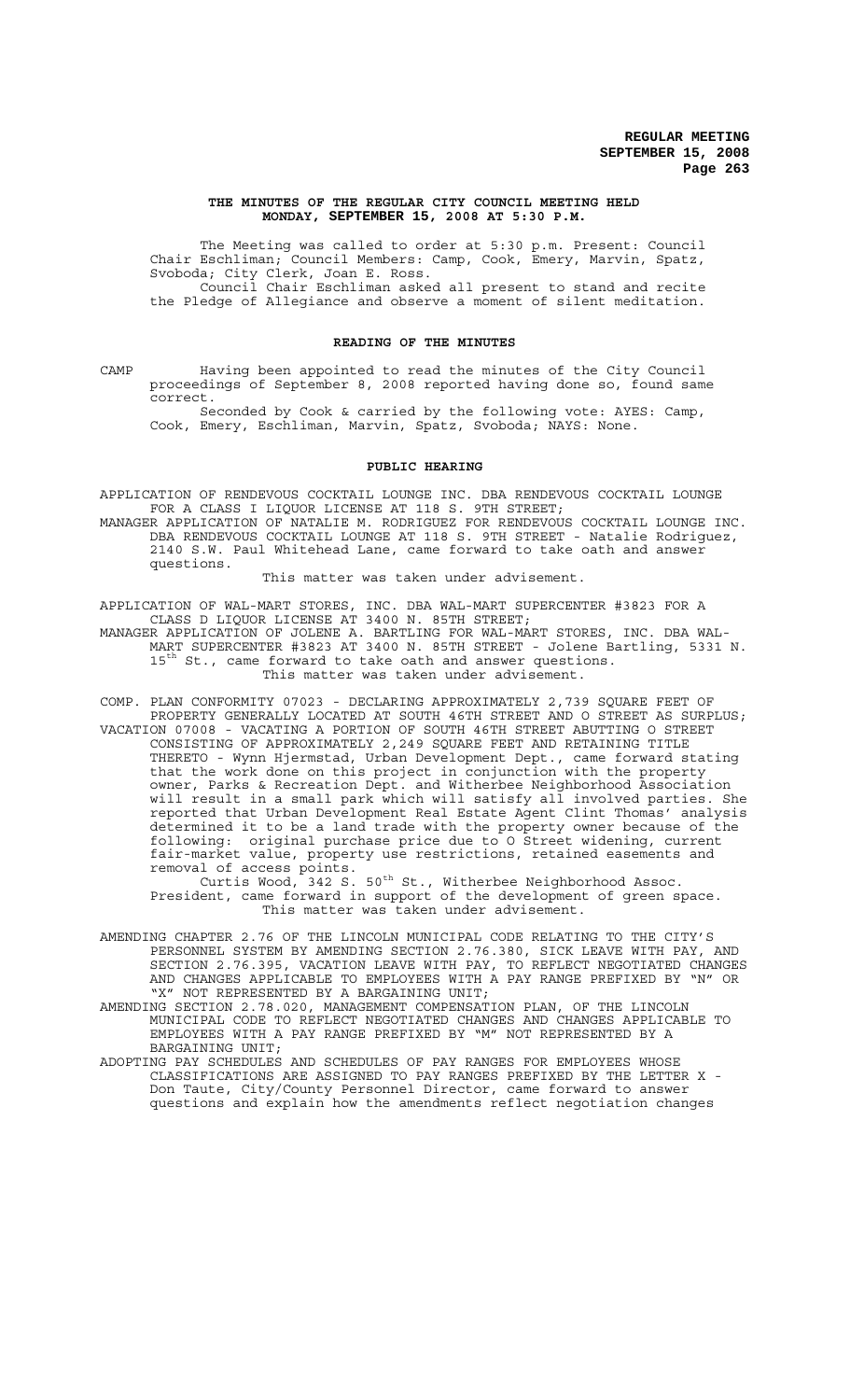> with employee bargaining groups. In response to Council questions about the retirement plan, Mr. Taute replied there was discussion resulting in no existing plan changes but the department will be addressing an alternative plan as it applies to new hires in the next 4 to  $\vec{6}$ This matter was taken under advisement.

AMENDING CHAPTER 21 OF THE LINCOLN MUNICIPAL CODE, THE LINCOLN HOUSING CODE, BY AMENDING SECTIONS 21.01.185 AND 21.01.212 RELATING TO MAINTENANCE OF PREMISES AND INADEQUATE MAINTENANCE, RESPECTIVELY, TO PROVIDE THAT THE USE OF INDOOR UPHOLSTERED FURNITURE OUTDOORS CONSTITUTES INADEQUATE MAINTENANCE AND REPEALING SECTIONS 21.01.185 AND 21.01.212 AS HITHERTO EXISTING - Michael Snodgrass, Exec. Director of NeighborWorks-Lincoln came forward representing the Lincoln Policy Network to answer questions and express appreciation to Council for the ordinance which will help set a standard in older neighborhoods, supplying needed tools to increase home ownership and bring about revitalization. He clarified that this law will affect non-enclosed porches regardless of being in the front or back yard.

Carol Brown, 2201 Elba Circle, came forward in support as she feels it will clean up a major City corridor near 27<sup>th</sup>  $\stackrel{\text{t}}{\text{\&}}$  Vine Streets.

Shawn Ryba, 4411 N. Park Blvd., came forward representing NeighborWorks-Lincoln in support explaining enforcement will be on a complaint basis only with follow-up by the Department of Building & Safety. In an effort to encourage couch removal, NeighborWorks will offer appropriate outdoor chairs to the first 50 people who respond. Mr. Ryba also spoke of helpful programs available to assist homeowners who are in need of exterior repair.

Paula Rhian, 2002 S. 11<sup>th</sup> St., came forward representing her neighborhood association in support. She expressed concerns of health and safety verifying that indoor furniture used outdoors can develop mold and will attract vermin.

David Anderson, 1834 G St., came forward representing his real estate rental property management business in support as it will provide another tool to assist landlords in cleaning up properties.

Maurice Baker, 3215 Starr St., came forward in support stating that these tools help move drug house activities out of neighborhoods. Delores Lintel, 5600 Cloudburst, came forward expressing support

in bringing back pride and responsibility to keep neighborhoods vital. Florine Joseph, 1240 N. 24<sup>th</sup> St., came forward in support and expressed concern about the general care and upkeep of property in her neighborhood.

Ed Patterson, 700 N. 24<sup>th</sup> St., came forward in support expressing the following key points: public & private programs motivate property improvement, individual Council members have contributed to neighborhood revitalization, property issues are neither racial nor political; and attention to small problems will eliminate big issues.

Gail J. Anderson, 1930 N. 60<sup>th</sup> St., came forward representing University Place Community Organization stating this ordinance will be beneficial to her historic neighborhood.

Peggy Struwe, 530 N. 25<sup>th</sup> St., President of the Hawley Neighborhood Association in the Malone Area, came forward in support of the ordinance, stating past volunteer efforts to enforce this have not been successful.

Wynn Hjermstad, Urban Development Dept., came forward in support to identify issues in the Department's Five-year Strategic Plan adopted on September 1, 2005 and stated that eliminating couches is just one element of a bigger picture to help stabilize older neighborhoods. In answer to Council questions, she responded that past City-led efforts have not been as successful as the grass roots efforts which are evident today. She said that the unanimously approved Annual Action Plan clarifies use of Federal funds to meet the goals in the 5-year plan.

Danny Walker, 427 E St., came forward in support but was concerned that couches will litter City streets.

Steve Werthmann, Urban Development Housing Rehabilitation Manager, came forward to present and explain various housing resource programs available for rehabilitation.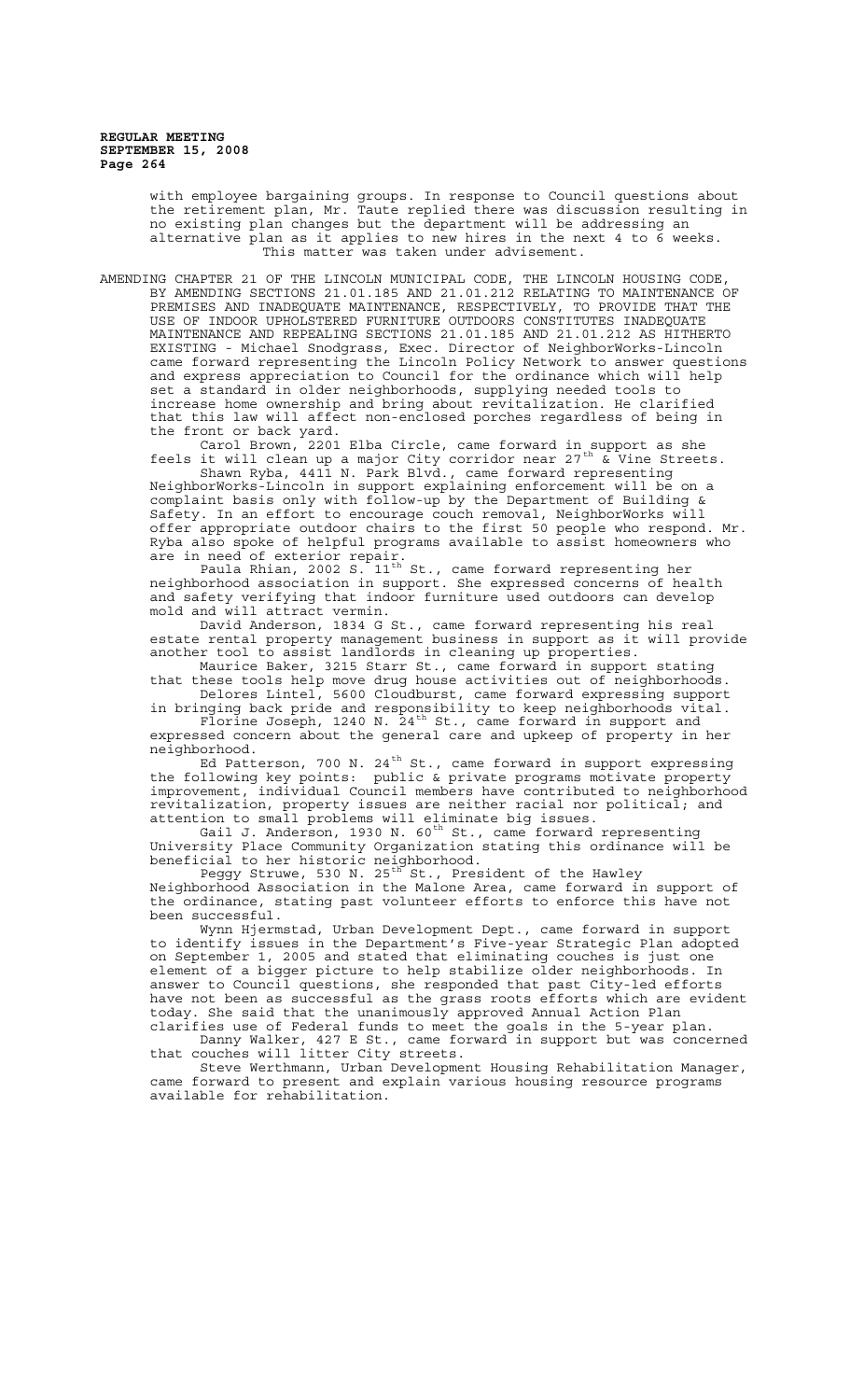John McQuinn, Chief Asst. City Prosecutor, came forward to answer questions and stated the process begins in the Department of Building & Safety to confirm a violation exists and a notification letter is sent to the owner of the property with an allowance of 30 days to correct the violation. If non-compliance continues after a second and third letter, it is referred to the City Prosecutor. He stated it is very uncommon for an individual to serve jail time for a housing code violation. This matter was taken under advisement.

COMP. PLAN CONFORMITY 07025 - DECLARING APPROXIMATELY 43,200 SQUARE FEET GENERALLY LOCATED AT N.W. 52ND STREET AND WEST HUNTINGTON AVE. AS SURPLUS PROPERTY AND AUTHORIZING THE SALE THEREOF - Steve Werthmann, Urban Development Dept., came forward to answer questions and request getting the surplus process going again following placement on indefinite pending since February 2008. He reported that a neighborhood meeting found no objections to the sale and Planning Commission action met with unanimous approval. He said the main issue was a question of what to do with the proceeds of the sale as different departments can earmark certain funds with final approval by Council. Mr. Werthmann replied he would follow up in one week on Council's inquiry if a sub account must be specified.

This matter was taken under advisement.

AUTHORIZING AND SUPPORTING THE PARKS & RECREATION DEPARTMENT'S SUBMITTAL OF A GRANT APPLICATION TO THE TRANSPORTATION ENHANCEMENT PROGRAM OF THE STATE OF NEBRASKA DEPARTMENT OF ROADS TO FUND THE CONSTRUCTION OF 3,300 FEET OF A TRAIL CONNECTING TIERRA/WILLIAMSBURG TRAIL WITH THE YANKEE HILL TRAIL GENERALLY FROM 36TH AND SAN MATEO DRIVE TO 34TH AND YANKEE HILL ROAD - Lynn Johnson, Parks & Recreation Director, came forward to answer questions about the extension of trail and clarified that 80% of funding will come from Federal and 20% from impact fees.

Danny Walker, 427 E St., came forward to express concerns of the misuse of funds for trails from the Safe Route to Schools funds. Mr. Johnson came forward to state that there are no Safe Route to Schools funds being used. He clarified that funding will be from a Federal Transportation Enhancement Grant. This matter was taken under advisement.

WAIVER 08005 - APPLICATION OF NEBRASKA DISTRICT CHURCH OF THE NAZARENE TO WAIVE THE PARKING LOT SURFACING REQUIREMENTS ON PROPERTY GENERALLY LOCATED AT NORTH 14TH STREET AND NEW HAMPSHIRE STREET - Rev. Wes Meisner, Campus Pastor, 1340 New Hampshire St., came forward representing the church as well as being a member of the North Bottoms Neighborhood Association to answer questions. He said plans will be to minimize expenses for their ministry now, with the intention of paving the parking lot in the future.

This matter was taken under advisement.

ACCEPTING THE REPORT OF NEW AND PENDING CLAIMS AGAINST THE CITY AND APPROVING DISPOSITION OF CLAIMS SET FORTH FOR THE PERIOD OF AUGUST 16 - 31, 2008 - Houghton Furr Jr., 3615 S. 37<sup>th</sup> St., came forward to request a reversal of his denied claim explaining that damage to his legally parked vehicle occurred from a fallen, City-owned tree limb.

John V. Hendry, City Attorney, came forward stating that in Mr. Furr's case the City had no prior knowledge of the tree's condition but it was discovered decayed after the limb fell. In reference to Council questions comparing a similar case which was allowed, Mr. Hendry clarified in that instance the City was held liable for directing a commercial vehicle through a closed-street area where damage subsequently occurred.

This matter was taken under advisement.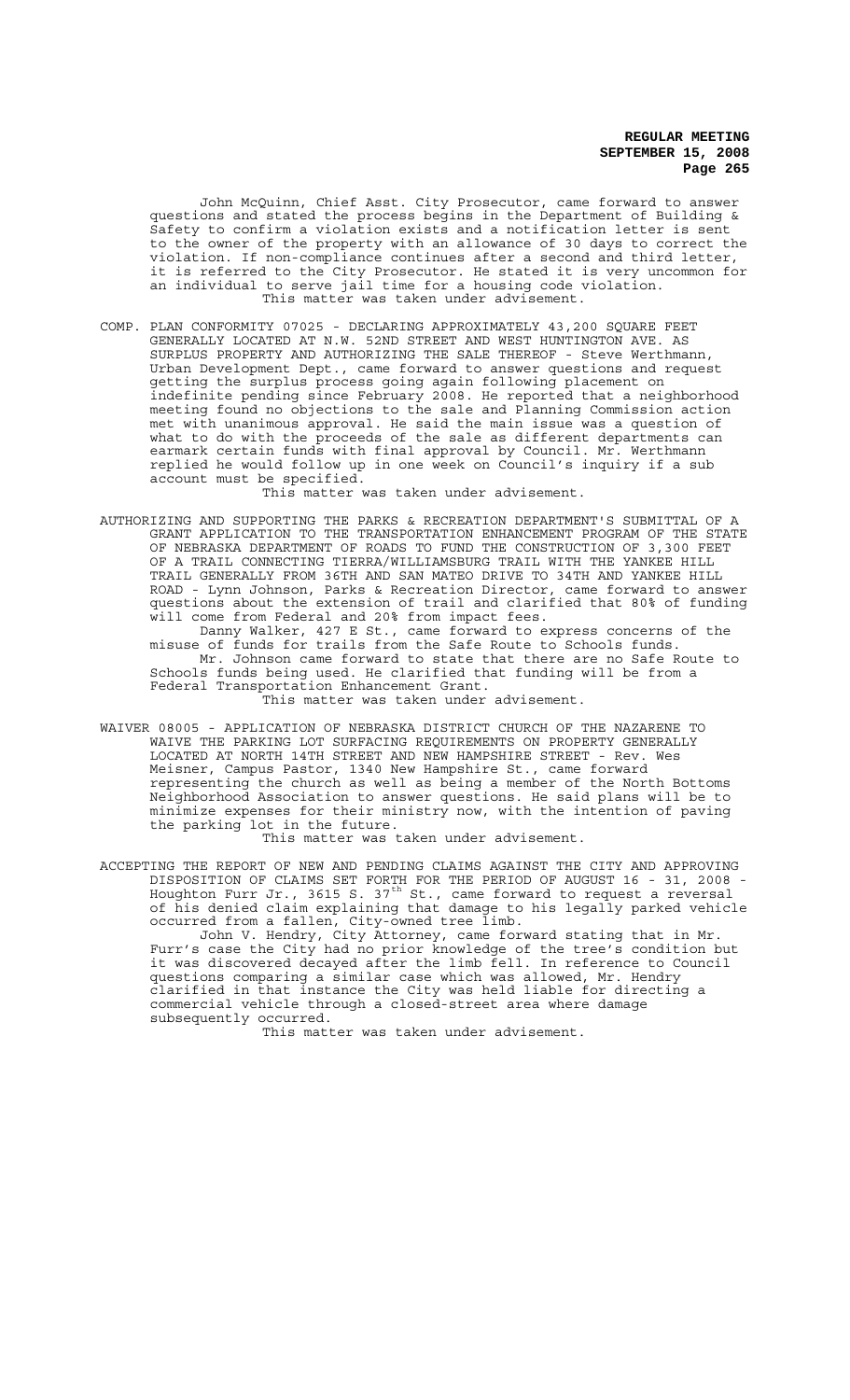ADOPTING THE STARTRAN FARE STRUCTURE TO INCREASE VARIOUS FARES - Chad Blahak, Public Works & Utilities Dept., came forward to answer questions and stated the increases are a result of the approved budget. This matter was taken under advisement.

ACCEPTING, APPROVING AND RATIFYING THE MULTIPLE PROVIDER CONTRACT BETWEEN THE STATE DEPARTMENT OF HEALTH & HUMAN SERVICES AND THE LINCOLN LANCASTER COUNTY HEALTH DEPARTMENT FOR THE EVERY WOMAN MATTERS (EWM) PROGRAM FOR THE PERIOD OF JULY 1, 2007 THROUGH JUNE 30, 2012 - Bruce Dart, Health Department Director, came forward to answer questions and clarified that this program has been in force since 1992 and is being renewed as a five-year contract.

This matter was taken under advisement.

### **\*\* END OF PUBLIC HEARING \*\***

**TOOK BREAK 7:28 P.M. RECONVENED 7:35 P.M.**

# **COUNCIL ACTION**

## **REPORTS OF CITY OFFICERS**

REPORT FROM CITY TREASURER OF CITY CASH ON HAND AT THE CLOSE OF BUSINESS JULY 31, 2008 - CLERK presented said report which was placed on file in the Office of the City Clerk. **(5-21)**

### **PETITIONS & COMMUNICATIONS**

SETTING THE HEARING DATE OF MONDAY, SEPTEMBER 29, 2008 AT 5:30 P.M. FOR THE APPLICATION OF HY-VEE, INC. DBA HY-VEE #1 FOR A CHANGE OF LOCATION FROM THEIR CURRENT CLASS C LIQUOR LICENSE AT 6919 O STREET TO THE NEW HEARTLAND PANTRY DESCRIBING THE LICENSED AREA AS A ONE STORY IRREGULAR-SHAPED BUILDING APPROX. 142 FT. X 188 FT. LOCATED AT 2343 N. 48TH STREET - CLERK read the following resolution, introduced by Doug Emery, who moved its adoption:

A-85011 BE IT RESOLVED by the City Council, of the City of Lincoln, that a hearing date is hereby set for Monday, September 29, 2008, at 5:30 p.m. or as soon thereafter as possible in the City Council Chambers, County-City Building, 555 S. 10th St., Lincoln, NE, for the application of Hy-Vee, Inc. dba Hy-Vee #1 for a change of location from their current Class C liquor license at 6919 O Street to the new Heartland Pantry describing the licensed area as a one story irregularshaped building approx. 142 ft. x 188 ft. located at 2343 N. 48th Street.

If the Police Dept. is unable to complete the investigation by said time, a new hearing date will be set.

Introduced by Doug Emery Seconded by Svoboda & carried by the following vote: AYES: Camp, Cook, Emery, Eschliman, Marvin, Spatz, Svoboda; NAYS: None.

SETTING THE HEARING DATE OF MONDAY, SEPTEMBER 29, 2008 AT 5:30 P.M. FOR THE APPLICATION OF LANCASTER COUNTY AGRICULTURAL SOCIETY, INC. DBA LANCASTER EVENT CENTER FOR AN ADDITION TO PREMISE OF THEIR EXISTING CLASS C LIQUOR LICENSE ADDING THE FOLLOWING: BUSINESS CENTER, APPROX. 240 FT. X 60 FT.; AMY COUNTRYMAN ARENA, APPROX. 244 FT. X 359 FT.; AND PAVILION III, APPROX. 299 FT. X 243 FT. ALL LOCATED AT 4100 N. 84TH STREET - CLERK read the following resolution, introduced by Doug Emery, who moved its adoption: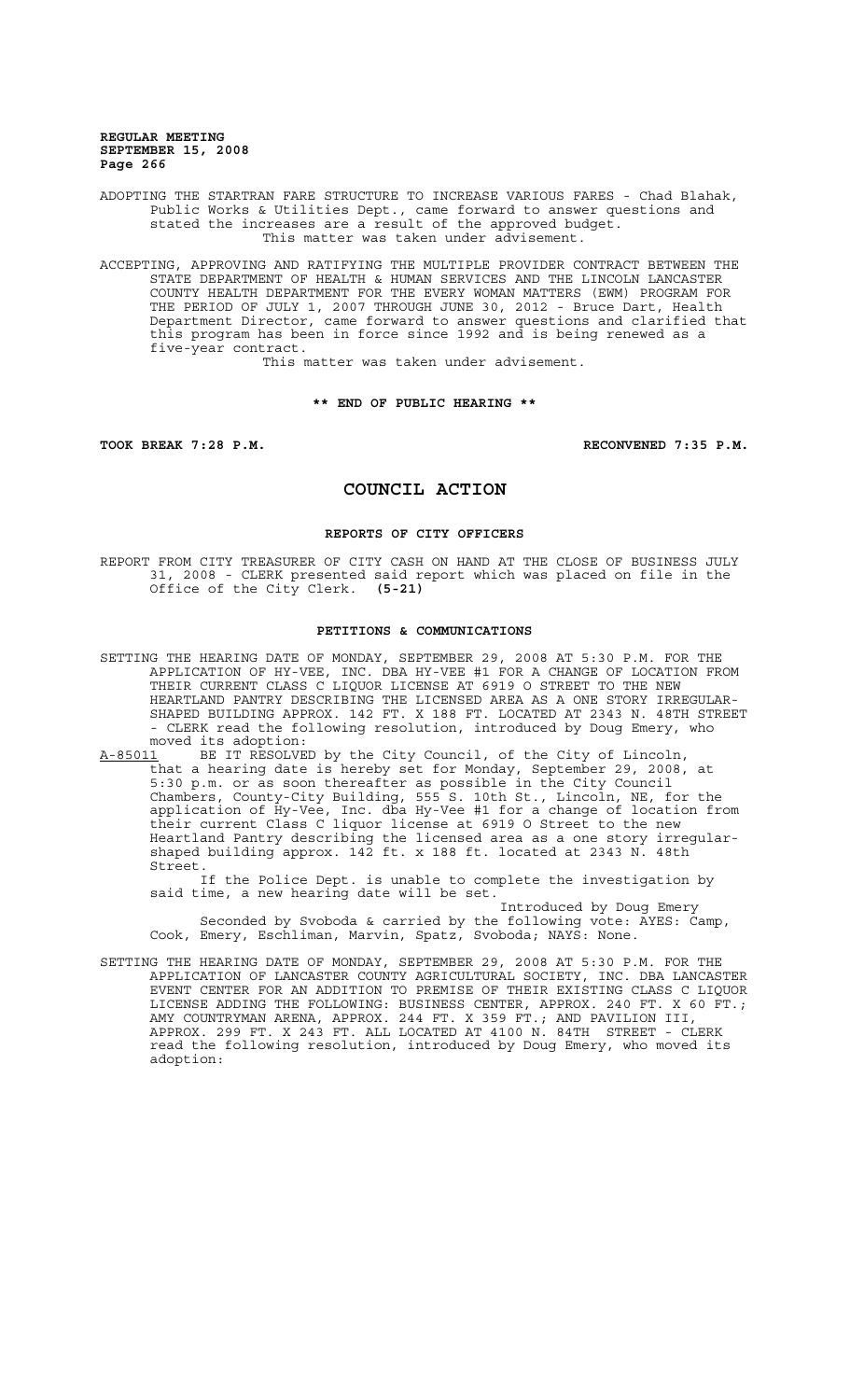A-85012 BE IT RESOLVED by the City Council, of the City of Lincoln, that a hearing date is hereby set for Monday, September 29, 2008, at 5:30 p.m. or as soon thereafter as possible in the City Council Chambers, County-City Building, 555 S. 10th St., Lincoln, NE, for the application of Lancaster County Agricultural Society, Inc. dba Lancaster Event Center for an addition to premise of their existing Class C liquor license adding the following: Business Center, approx. 240 ft. x 60 ft.; Amy Countryman Arena, approx. 244 ft. x 359 ft.; and Pavilion III, approx. 299 ft. x 243 ft. all located at 4100 N. 84th Street. If the Police Dept. is unable to complete the investigation by said time, a new hearing date will be set.

Introduced by Doug Emery Seconded by Svoboda & carried by the following vote: AYES: Camp, Cook, Emery, Eschliman, Marvin, Spatz, Svoboda; NAYS: None.

### **LIQUOR RESOLUTIONS**

APPLICATION OF RENDEVOUS COCKTAIL LOUNGE INC. DBA RENDEVOUS COCKTAIL LOUNGE FOR A CLASS I LIQUOR LICENSE AT 118 S. 9TH STREET - CLERK read the following resolution, introduced by Jon Camp, who moved its adoption for

approval:<br><u>A-85013</u> BE BE IT RESOLVED by the City Council of the City of Lincoln, Nebraska:

That after hearing duly had as required by law, consideration of the facts of this application, the Nebraska Liquor Control Act, and the pertinent City ordinances, the City Council recommends that the application of Rendevous Cocktail Lounge Inc. dba Rendevous Cocktail Lounge for a Class "I" liquor license at 118 S. 9th Street, Lincoln, Nebraska, for the license period ending April 30, 2009, be approved with the condition that the premise complies in every respect with all city and state regulations. The City Clerk is directed to transmit a copy of this resolution to the Nebraska Liquor Control Commission.

Introduced by Jon Camp Seconded by Svoboda & carried by the following vote: AYES: Camp, Cook, Emery, Eschliman, Marvin, Spatz, Svoboda; NAYS: None.

- MANAGER APPLICATION OF NATALIE M. RODRIGUEZ FOR RENDEVOUS COCKTAIL LOUNGE INC. DBA RENDEVOUS COCKTAIL LOUNGE AT 118 S. 9TH STREET - CLERK read the following resolution, introduced by Jon Camp, who moved its adoption for
- approval:<br><u>A-85014</u> WHE A-85014 MHEREAS, Rendevous Cocktail Lounge Inc. dba Rendevous Cocktail Lounge located at 118 S. 9th Street, Lincoln, Nebraska has been approved for a Retail Class "I" liquor license, and now requests that Natalie M. Rodriguez be named manager;

WHEREAS, Natalie M. Rodriguez appears to be a fit and proper person to manage said business.

NOW, THEREFORE, BE IT RESOLVED by the City Council of the City of Lincoln, Nebraska:

That after hearing duly had as required by law, consideration of the facts of this application, the Nebraska Liquor Control Act, and the pertinent City ordinances, the City Council recommends that Natalie M. Rodriguez be approved as manager of this business for said licensee. The City Clerk is directed to transmit a copy of this resolution to the Nebraska Liquor Control Commission.

Introduced by Jon Camp Seconded by Svoboda & carried by the following vote: AYES: Camp, Cook, Emery, Eschliman, Marvin, Spatz, Svoboda; NAYS: None.

APPLICATION OF WAL-MART STORES, INC. DBA WAL-MART SUPERCENTER #3823 FOR A CLASS D LIQUOR LICENSE AT 3400 N. 85TH STREET - CLERK read the following

resolution, introduced by Jon Camp, who moved its adoption for approval: A-85015 BE IT RESOLVED by the City Council of the City of Lincoln,

Nebraska:

That after hearing duly had as required by law, consideration of the facts of this application, the Nebraska Liquor Control Act, and the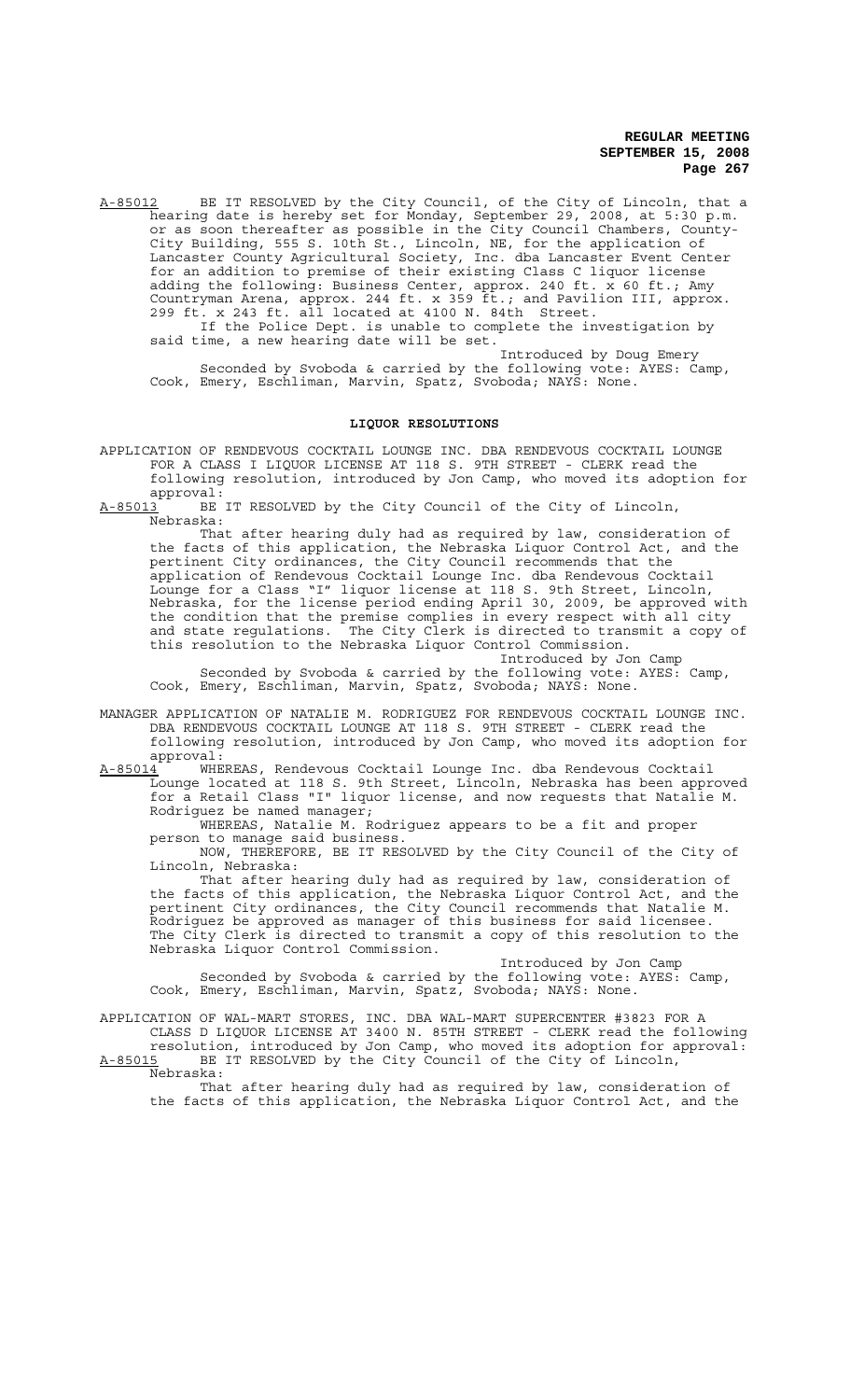pertinent City ordinances, the City Council recommends that the application of Wal-Mart Stores, Inc. dba Wal-Mart Supercenter #3823 for a Class "D" liquor license at 3400 N. 85th Street, Lincoln, Nebraska, for the license period ending April 30, 2008, be approved with the condition that the premise complies in every respect with all city and state regulations. The City Clerk is directed to transmit a copy of this resolution to the Nebraska Liquor Control Commission.

Introduced by Jon Camp Seconded by Svoboda & carried by the following vote: AYES: Camp, Cook, Emery, Eschliman, Marvin, Spatz, Svoboda; NAYS: None.

MANAGER APPLICATION OF JOLENE A. BARTLING FOR WAL-MART STORES, INC. DBA WAL-MART SUPERCENTER #3823 AT 3400 N. 85TH STREET - CLERK read the following resolution, introduced by Jon Camp, who moved its adoption for approval:

A-85016 WHEREAS, Wal-Mart Stores, Inc. dba Wal-Mart Supercenter #3823 located at 3400 N. 85th Street, Lincoln, Nebraska has been approved for a Retail Class "D" liquor license, and now requests that Jolene A. Bartling be named manager;

WHEREAS, Jolene A. Bartling appears to be a fit and proper person to manage said business.

NOW, THEREFORE, BE IT RESOLVED by the City Council of the City of Lincoln, Nebraska:

That after hearing duly had as required by law, consideration of the facts of this application, the Nebraska Liquor Control Act, and the pertinent City ordinances, the City Council recommends that Jolene A. Bartling be approved as manager of this business for said licensee. The City Clerk is directed to transmit a copy of this resolution to the Nebraska Liquor Control Commission.

Introduced by Jon Camp Seconded by Svoboda & carried by the following vote: AYES: Camp, Cook, Emery, Eschliman, Marvin, Spatz, Svoboda; NAYS: None.

# **ORDINANCES - 2ND READING & RELATED RESOLUTIONS (as required)**

- COMP. PLAN CONFORMITY 07023 DECLARING APPROXIMATELY 2,739 SQUARE FEET OF PROPERTY GENERALLY LOCATED AT SOUTH 46TH STREET AND O STREET AS SURPLUS. (RELATED ITEMS: 08-69, 08-68) - CLERK read an ordinance, introduced by Jonathan Cook, declaring approximately 2,739 square feet of City-owned property generally located at South 46<sup>th</sup> Street and O Street as surplus and authorizing the sale thereof, the second time.
- VACATION 07008 VACATING A PORTION OF SOUTH 46TH STREET ABUTTING O STREET CONSISTING OF APPROXIMATELY 2,249 SQUARE FEET AND RETAINING TITLE THERETO. (RELATED ITEMS: 08-69, 08-68) - CLERK read an ordinance, introduced by Jonathan Cook, vacating a portion of S. 46<sup>th</sup> Street abutting O Street and retaining title thereto in the City of Lincoln, Lancaster County, Nebraska, the second time.
- AMENDING CHAPTER 2.76 OF THE LINCOLN MUNICIPAL CODE RELATING TO THE CITY'S PERSONNEL SYSTEM BY AMENDING SECTION 2.76.380, SICK LEAVE WITH PAY, AND SECTION 2.76.395, VACATION LEAVE WITH PAY, TO REFLECT NEGOTIATED CHANGES AND CHANGES APPLICABLE TO EMPLOYEES WITH A PAY RANGE PREFIXED BY "N" OR "X" NOT REPRESENTED BY A BARGAINING UNIT - CLERK read an ordinance, introduced by Jonathan Cook, amending Chapter 2.76 of the Lincoln Municipal Code relating to the City's Personnel System by amending Section 2.76.380, Sick Leave with Pay, to increase from 40 hours to 60 hours the maximum number of hours an employee with a pay range prefixed by "N" or "X" may be granted in each calendar years for illness in the employee's immediate family; amending Section 2.76.395, Vacation Leave with Pay, to increase the amount of vacation earned at specified years of service and to add a level of vacation accrual after 12 years of service for employees with a pay range prefixed by "N" or "X"; and repealing Section 2.76.380 and 2.76.395 of the Lincoln Municipal Code as hitherto existing, the second time.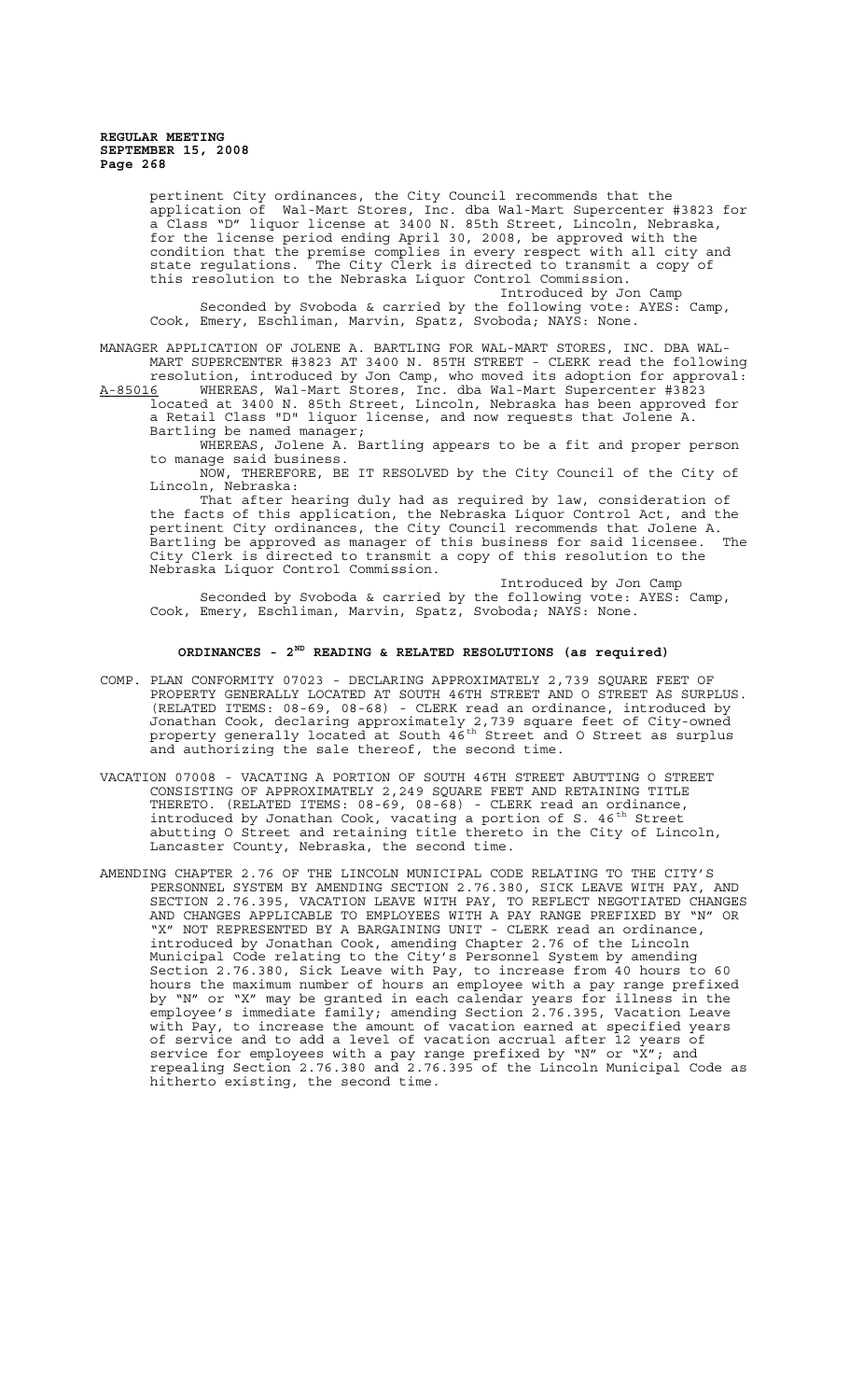- AMENDING SECTION 2.78.020, MANAGEMENT COMPENSATION PLAN, OF THE LINCOLN MUNICIPAL CODE TO REFLECT NEGOTIATED CHANGES AND CHANGES APPLICABLE TO EMPLOYEES WITH A PAY RANGE PREFIXED BY "M" NOT REPRESENTED BY A BARGAINING UNIT - CLERK read an ordinance, introduced by Jonathan Cook, amending Section 2.78.020 of the Lincoln Municipal Code relating to Annual Leave under the City's Management Compensation Plan to increase from 40 hours to 60 hours the maximum number of hours of unused annual leave that employees with a pay range prefixed by the letter "M" may carry over, and for "M" class employees with a 56-hour work week to increase such hours from 60 hours to 80 hours; and repealing Sections 2.78.020 of the Lincoln Municipal Code as hitherto existing, the second time.
- ADOPTING PAY SCHEDULES AND SCHEDULES OF PAY RANGES FOR EMPLOYEES WHOSE CLASSIFICATIONS ARE ASSIGNED TO PAY RANGES PREFIXED BY THE LETTER X - CLERK read an ordinance, introduced by Jonathan Cook, adopting pay schedules and schedules of pay ranges for employees for the City of Lincoln, Nebraska whose classifications are assigned to pay ranges prefixed by the letter "X" and repealing Ordinance No. 18974, passed by the City Council on August 6, 2007, the second time.
- APPROVING A LEASE AGREEMENT BETWEEN THE CITY AND THE FIRTH COMMUNITY CENTER FOR THE LEASE OF SPACE BY THE LINCOLN AREA AGENCY ON AGING FOR ITS ACTIVAGE CENTER PROGRAM AT 311 NEMAHA STREET, FIRTH, NEBRASKA FROM SEPTEMBER 1, 2008 TO AUGUST 31, 2009 - CLERK read an ordinance, introduced by Jonathan Cook, accepting and approving a Lease Agreement between the City of Lincoln and Firth Community Center for the lease of office space by the Lincoln Area Agency on Aging for its ActivAge Center program at 311 Nemaha Street, Firth, NE 68358 for a term beginning September 1, 2008 through August 31, 2009, the second time.
- AMENDING CHAPTER 21 OF THE LINCOLN MUNICIPAL CODE, THE LINCOLN HOUSING CODE, BY AMENDING SECTIONS 21.01.185 AND 21.01.212 RELATING TO MAINTENANCE OF PREMISES AND INADEQUATE MAINTENANCE, RESPECTIVELY, TO PROVIDE THAT THE USE OF INDOOR UPHOLSTERED FURNITURE OUTDOORS CONSTITUTES INADEQUATE MAINTENANCE AND REPEALING SECTIONS 21.01.185 AND 21.01.212 AS HITHERTO EXISTING - CLERK read an ordinance, introduced by Jonathan Cook, amending Section 21.01.185 and Section 21.01.212 of the Lincoln Municipal Code relating to Maintenance of Premises and Inadequate Maintenance, respectively, to provide that the use of indoor upholstered furniture outdoors constitutes inadequate maintenance; and repealing Sections 21.01.185 and 21.01.212 of the Lincoln Municipal Code as hitherto existing, the second time.
- COMP. PLAN CONFORMITY 07025 DECLARING APPROXIMATELY 43,200 SQUARE FEET GENERALLY LOCATED AT N.W. 52ND STREET AND WEST HUNTINGTON AVE. AS SURPLUS PROPERTY AND AUTHORIZING THE SALE THEREOF. (1/28/08 - ACTION DELAYED 2 WKS TO 2/11/08) (2/11/08 - PLACED ON PENDING INDEFINITELY) (8/25/08 - REMOVED FROM PENDING TO HAVE P.H. IN 3 WKS. ON 9/15/08 W/ACTION ON 9/22/08) - CLERK read an ordinance, introduced by Ken Svoboda, declaring approximately 43,200 square feet of City-owned property generally located near N.W. 52<sup>nd</sup> Street and West Huntington Avenue as surplus and authorizing the sale thereof, the second time.

### **PUBLIC HEARING RESOLUTIONS**

AUTHORIZING AND SUPPORTING THE PARKS & RECREATION DEPARTMENT'S SUBMITTAL OF A GRANT APPLICATION TO THE TRANSPORTATION ENHANCEMENT PROGRAM OF THE STATE OF NEBRASKA DEPARTMENT OF ROADS TO FUND THE CONSTRUCTION OF 3,300 FEET OF A TRAIL CONNECTING TIERRA/WILLIAMSBURG TRAIL WITH THE YANKEE HILL TRAIL GENERALLY FROM 36TH AND SAN MATEO DRIVE TO 34TH AND YANKEE HILL ROAD. (9/8/08 - P.H. CON'T. TO 9/15/08) - CLERK read the following resolution, introduced by Jon Camp, who moved its adoption: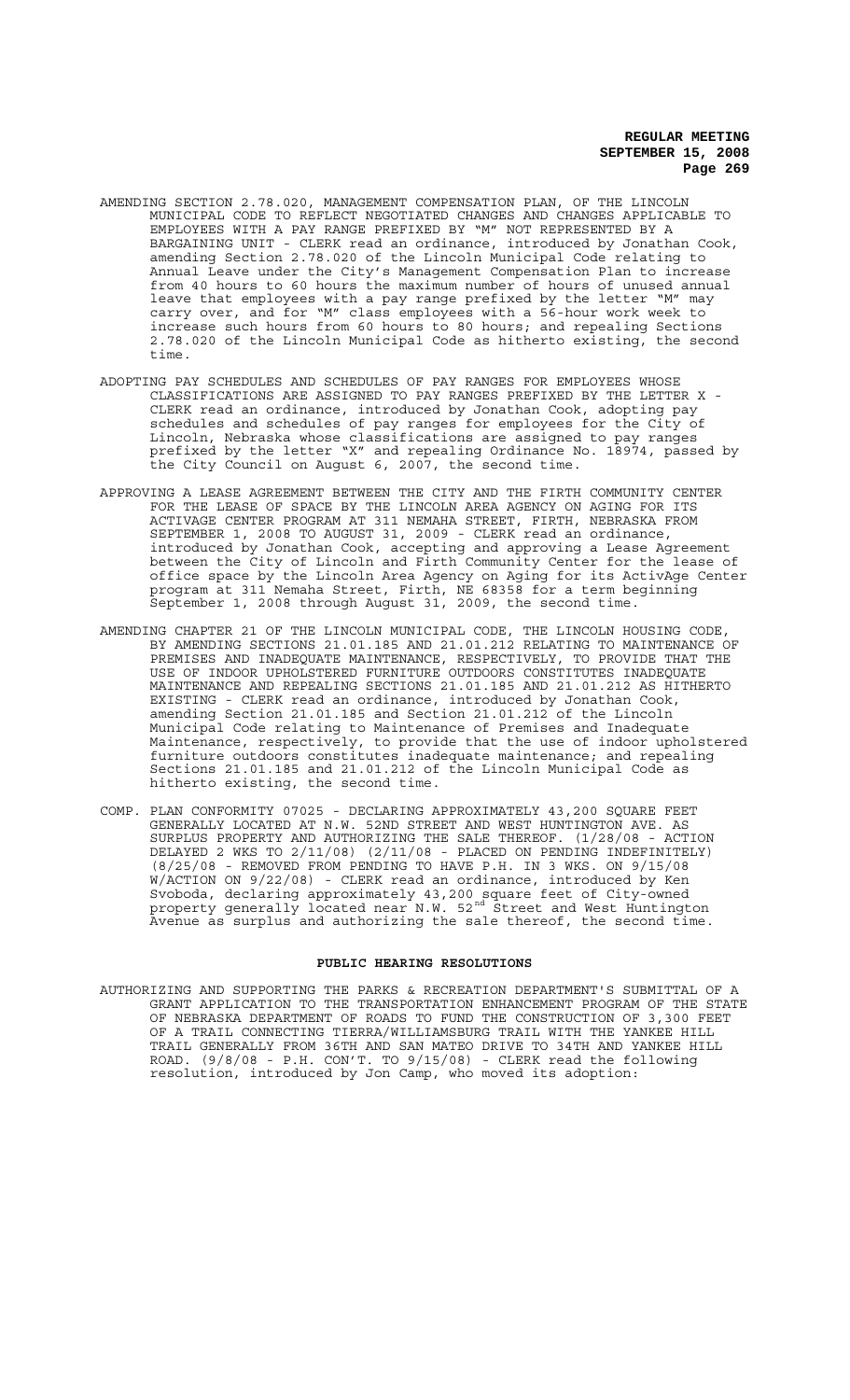A-85017 WHEREAS, the City of Lincoln through its Parks and Recreation Department intends to apply to the State of Nebraska Department of Roads for financial assistance from the Transportation Enhancement Program for the purpose of constructing 3,300 feet of a trail (the Cavett Connector Trail) connecting the Tierra/Williamsburg Trail with the Yankee Hill Trail generally from 36th and San Mateo Drive to 34th and Yankee Hill Road; and

WHEREAS, the total estimated cost of the project is \$454,000 with \$90,800 identified in the CIP budget with funds coming from impact fees and \$363,200 being provided by the Transportation Enhancement Program grant; and

WHEREAS, the City of Lincoln wishes to express its support for the project and its willingness to commit to the cost of operation and project and its willingness to commit to the cost of operation and<br>maintenance of the completed facility in a safe and attractive manner for the public.

NOW, THEREFORE, BE IT RESOLVED by the City Council of the City of Lincoln, Nebraska:

That the City of Lincoln hereby expresses its support for the application being made by its Parks and Recreation Department to the State of Nebraska Department of Roads for financial assistance from the Transportation Enhancement Program for the purpose of constructing the project described above and known as the Cavett Connector Trail and its commitment to the on-going maintenance of the trail.

The City Clerk is directed to transmit a certified copy of this resolution to the Parks & Recreation Department for inclusion with the application to the State of Nebraska Department of Roads.

Introduced by Jon Camp Seconded by Svoboda & carried by the following vote: AYES: Camp, Cook, Emery, Eschliman, Marvin, Spatz, Svoboda; NAYS: None.

WAIVER 08005 - APPLICATION OF NEBRASKA DISTRICT CHURCH OF THE NAZARENE TO WAIVE THE PARKING LOT SURFACING REQUIREMENTS ON PROPERTY GENERALLY LOCATED AT NORTH 14TH STREET AND NEW HAMPSHIRE STREET - CLERK read the following resolution, introduced by Jonathan Cook, who moved its adoption:

A-85018 WHEREAS, the Nebraska District Church of the Nazarene has requested a waiver of the surfacing requirements for an expanded parking lot on property generally located at N. 14th Street and New Hampshire Street and legally described as:

Lots 1-3, Block 9, Cahn Metcalf & Farwell Subdivision

and half the vacated alley adjacent, Lincoln,

Lancaster County, Nebraska;

WHEREAS, the City Council finds that:

a. The parking lot for which the waiver of the surfacing requirement is requested is to be used in conjunction with a nonprofit institution;

b. Alternate materials or techniques shall be utilized which provide reasonable control of dust, runoff, and safe circulation; and

c. The location of the parking lot is sufficient distance from surrounding uses that it will not adversely affect the surrounding uses, and the frequency of use of the parking lot is so low that compliance with the surfacing requirements at the present time would cause undue economic hardship upon the owner as compared with minimal impact upon the surrounding land uses.

NOW, THEREFORE, BE IT RESOLVED by the City Council of the City of Lincoln, Nebraska:

In consideration of the findings made above, the requirement for the paving of the parking lot for Nebraska District Church of the Nazarene located at N. 14th Street and New Hampshire Street on property legally described above is hereby waived pursuant to § 27.67.100(c) of the Lincoln Municipal Code under the following conditions:

1. The applicant is responsible for controlling off-site dust emissions from the parking lot by using crushed rock and watering down the surface when necessary.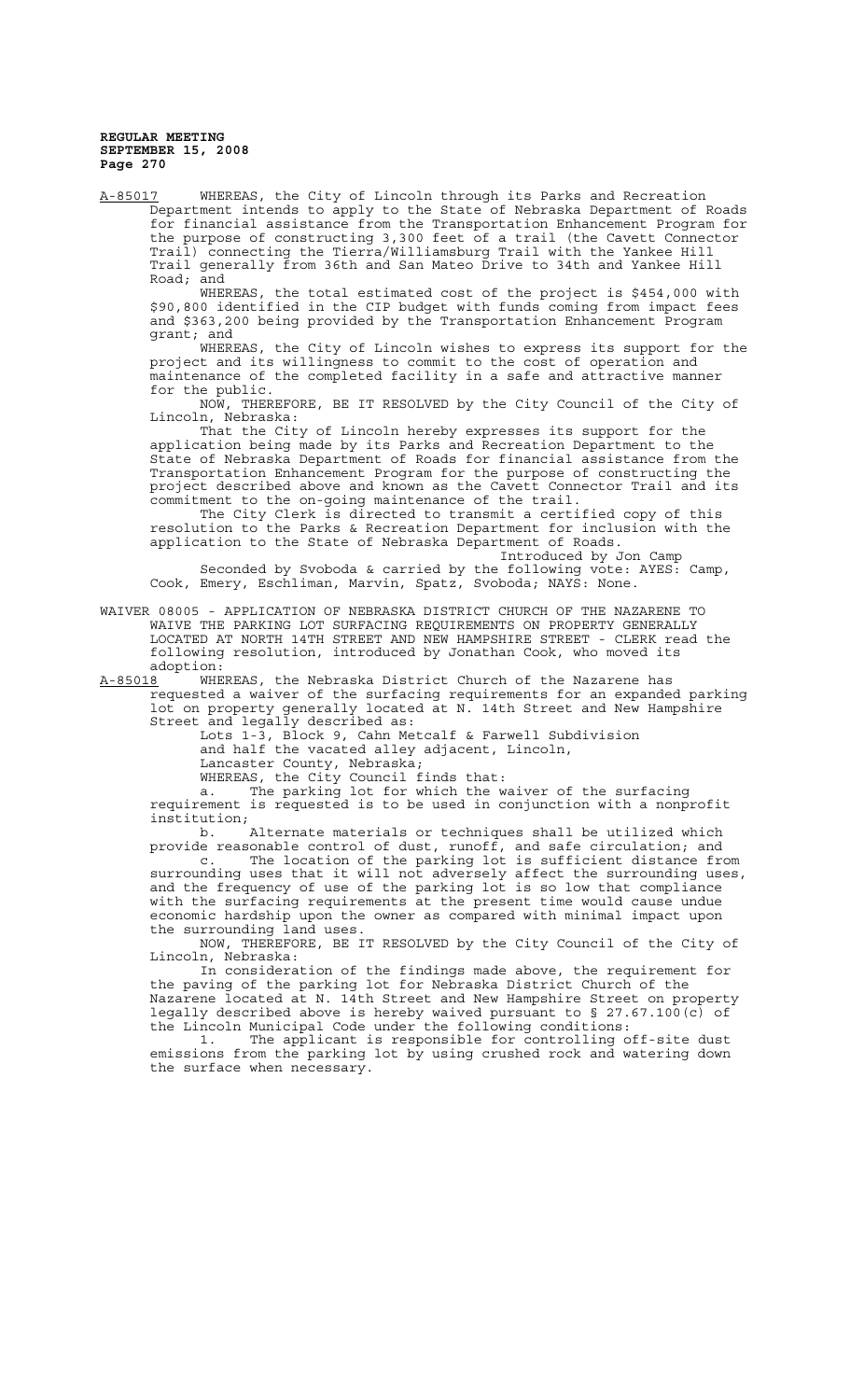2. If it is later found that dust or noise, created by the use of the parking lot exceeds the maximum levels set forth in Title 8 of the Lincoln Municipal Code, then such waiver may, after notice and hearing by the City Council, be revoked, and thereafter the use of the parking lot shall cease unless surfaced in accordance with design standards.

3. The terms, conditions, and requirements of this resolution shall run with the land and be binding on the permittee, its successors and assigns.

Introduced by Jonathan Cook Seconded by Svoboda & carried by the following vote: AYES: Camp, Cook, Emery, Eschliman, Marvin, Spatz, Svoboda; NAYS: None.

APPROVING CONTRACTS WITH CORNERSTONE PRINTING AND IMAGING, A TO Z PRINTING, AND CAPITOL GRAPHICS FOR OFFSET PRINTING AND RELATED SERVICES PER SPECIFICATION NO. 08-175 FOR A THREE-YEAR TERM WITH THE OPTION OF TWO ADDITIONAL ONE-YEAR TERMS - CLERK read the following resolution, introduced by Jonathan Cook, who moved its adoption:

A-85019 BE IT RESOLVED by the City Council of the City of Lincoln,  $A-85019$  BE  $\overline{R}$  Nebraska:

That the attached contacts between Lancaster County, Nebraska, the Public Building Commission, and the City of Lincoln, Nebraska, as Owners, and Cornerstone Printing & Imaging, A to Z Printing, and Capitol Graphics, as Contractors, for offset printing and related services, wherein said contractors responded to the Rebid for Annual Requirements for Offset Printing and Related Services (Specification #08-175) and agree to provide such services for a three-year period with the option for two additional one-year terms as set forth in said contracts, are hereby approved and the Mayor is authorized to execute the same on behalf of the City of Lincoln.

Introduced by Jonathan Cook Seconded by Svoboda & carried by the following vote: AYES: Camp, Cook, Emery, Eschliman, Marvin, Spatz, Svoboda; NAYS: None.

ACCEPTING THE REPORT OF NEW AND PENDING CLAIMS AGAINST THE CITY AND APPROVING DISPOSITION OF CLAIMS SET FORTH FOR THE PERIOD OF AUGUST 16 - 31, 2008 - CLERK read the following resolution, introduced by Jonathan Cook, who

moved its adoption:<br>A-85020 BE IT RESOLVE BE IT RESOLVED by the City Council of the City of Lincoln, Nebraska:

That the claims listed in the attached report, marked as Exhibit "A", dated September 2, 2008, of various new and pending tort claims filed against the City of Lincoln with the Office of the City Attorney or the Office of the City Clerk, as well as claims which have been disposed of, are hereby received as required by Neb. Rev. Stat. § 13-905 (Reissue 1997). The dispositions of claims by the Office of the City Attorney, as shown by the attached report, are hereby approved: DENIED ALLOWED/SETTLED

| Houghton Furr Jr. \$ | 824.59     | Shirley West                                                                                                   |  | 207.70    |
|----------------------|------------|----------------------------------------------------------------------------------------------------------------|--|-----------|
| John Regan           | 250,000.00 | Terry & Alice Philippi                                                                                         |  |           |
|                      |            | and Beverly Harbach                                                                                            |  | 457.28    |
|                      |            | Monica & Travis Parker                                                                                         |  | 208.80    |
|                      |            | Kathryn Ebert                                                                                                  |  | 843.52    |
|                      |            | Arctic Glacier Inc.                                                                                            |  | 2,163.59  |
|                      |            | Betty Beecham                                                                                                  |  | 2,755.25  |
|                      |            | Terry J. Kurtzhals                                                                                             |  | 20,000.00 |
| ________<br>$-1$     |            | in the state of the state of the state of the state of the state of the state of the state of the state of the |  |           |

The City Attorney is hereby directed to mail to the various claimants listed herein a copy of this resolution which shows the final disposition of their claim.

Introduced by Jonathan Cook Seconded by Svoboda & carried by the following vote: AYES: Camp, Cook, Emery, Eschliman, Marvin, Spatz, Svoboda; NAYS: None.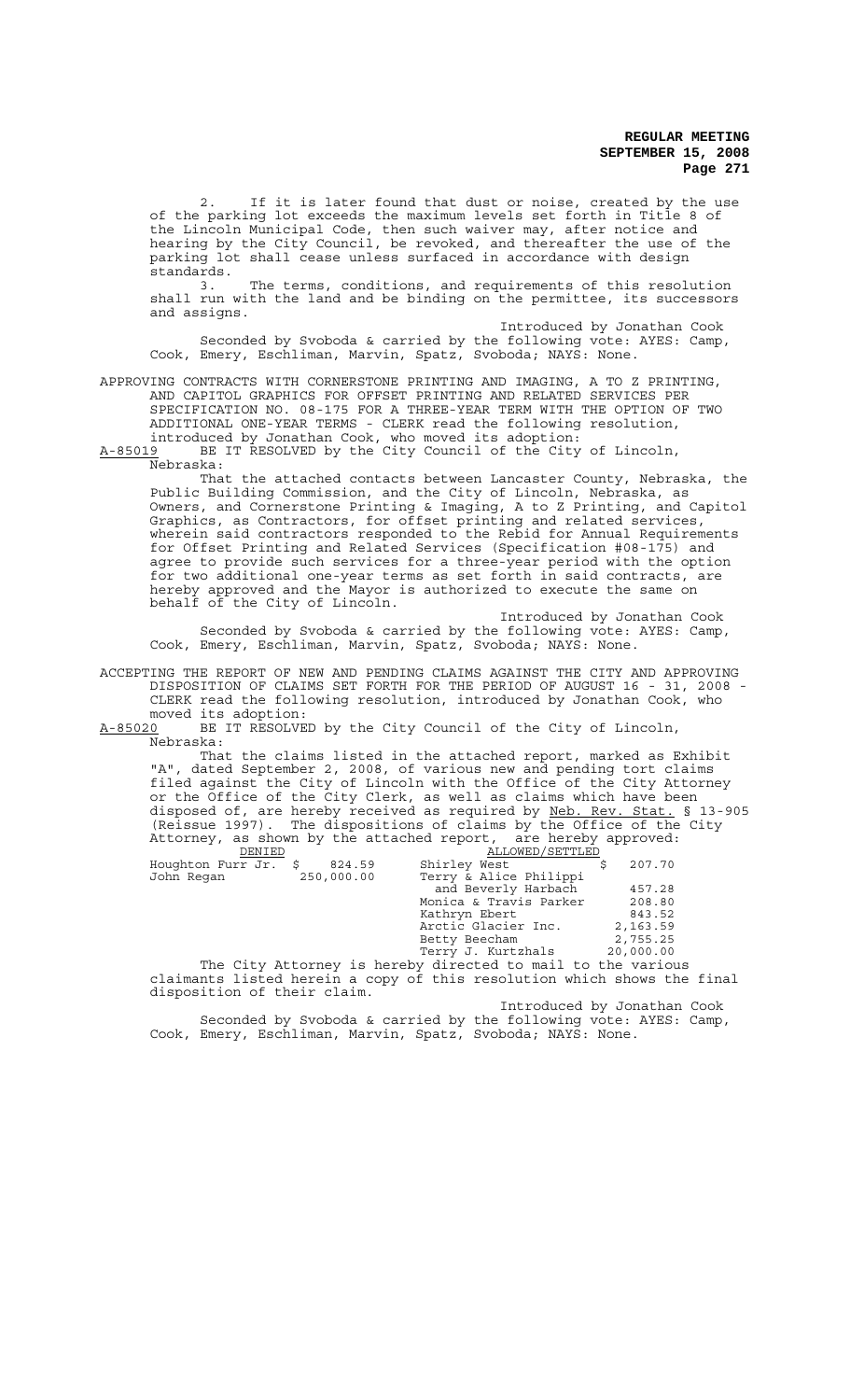ADOPTING THE STARTRAN FARE STRUCTURE TO INCREASE VARIOUS FARES - CLERK read the following resolution, introduced by Jonathan Cook, who moved its adoption:<br>A-85021 WHE WHEREAS, pursuant to Section 2.38.100 of the Lincoln Municipal Code, the StarTran Advisory Board has made recommendations regarding increases in the StarTran Fare Structure; and WHEREAS, the City Council, pursuant to said Code section, must review all recommendations and take final action thereon. NOW, THEREFORE, BE IT RESOLVED by the City Council of the City of Lincoln, Nebraska: That the City Council, upon review of the recommendations of the StarTran Advisory Board, hereby accepts and adopts the following as the StarTran fare structure: **FARE CATEGORY EXISTING FARE PROPOSED FARE** Cash Fare \$1.25 \$1.75 20-Ride Pass \$23.00 \$23.00 \$33.00 31-Day Pass \$35.00 \$35.00 Go-For Less/Senior Cash Fare \$0.60 \$0.85 Go-For-Less/Senior Saver (20 rides) \$12.00 \$16.00 HandiVan/Brokerage Cash Fare \$2.50 \$3.50 HandiVan/Brokerage 20-Ride  $\frac{1}{566.00}$   $\frac{1}{566.00}$ HandiVan/Brokerage 31-Day Pass \$70.00 \$90.00 Child (4 and Under) FREE No Changes and Under Star Shuttle/Downtown Zone \$0.30 Star Shuttle/Downtown Zone \$0.30 \$0.25 Transfers Transfers FREE FREE No Change<br>Ride 'N' Shop Free to Public \$25.00 Eliminated Free to Public \$25.00 Eliminated<br>Paid in Advance - \$4.00 Eliminated Paid in Advance - \$4.00 Eliminated<br>Adult - \$4.00 No Change And India and India and India and India and India and India and India<br>Big Red Express Adult - \$4.00 No Change<br>12 & under - \$1.00 No Change  $12$  & under - \$1.00 HandiVan /Brokerage Cash Fare (7p.m.-10p.m.) \$10.00 Eliminated Low-Income 31-Day Pass \$5.00 \$7.50 HandiVan Low Income 31-Day Pass \$10.00 \$15.00 Two Ride Pass  $$2.50$   $$3.50$ BE IT FURTHER RESOLVED that the fare structure set forth above

shall become effective on October 1, 2008, and upon that date Resolution No. A-83485 relating to fares shall be superseded.

Introduced by Jonathan Cook Seconded by Svoboda & carried by the following vote: AYES: Camp, Cook, Emery, Eschliman, Marvin, Spatz, Svoboda; NAYS: None.

ACCEPTING, APPROVING AND RATIFYING THE MULTIPLE PROVIDER CONTRACT BETWEEN THE STATE DEPARTMENT OF HEALTH & HUMAN SERVICES AND THE LINCOLN LANCASTER COUNTY HEALTH DEPARTMENT FOR THE EVERY WOMAN MATTERS (EWM) PROGRAM FOR THE PERIOD OF JULY 1, 2007 THROUGH JUNE 30, 2012 - CLERK read the following resolution, introduced by Jonathan Cook, who moved its adoption:

A-85022 BE IT RESOLVED by the City Council of the City of Lincoln, Nebraska:

That the multiple provider contract between the State Department of Health & Human Services and the Lincoln Lancaster County Health Department for the Every Woman Matters (EWM) Program for the period of July 1, 2007 through June 30, 2012, which is attached hereto, marked as Attachment A and incorporated herein by reference, wherein the Lincoln Lancaster County Health Department will provide routine health screenings, including annual pelvic and breast examinations, and health education to women between the ages of 40 and 64 who have limited or no health insurance and who have low to medium income, is hereby accepted, approved, and ratified.

Introduced by Jonathan Cook Seconded by Svoboda & carried by the following vote: AYES: Camp, Cook, Emery, Eschliman, Marvin, Spatz, Svoboda; NAYS: None.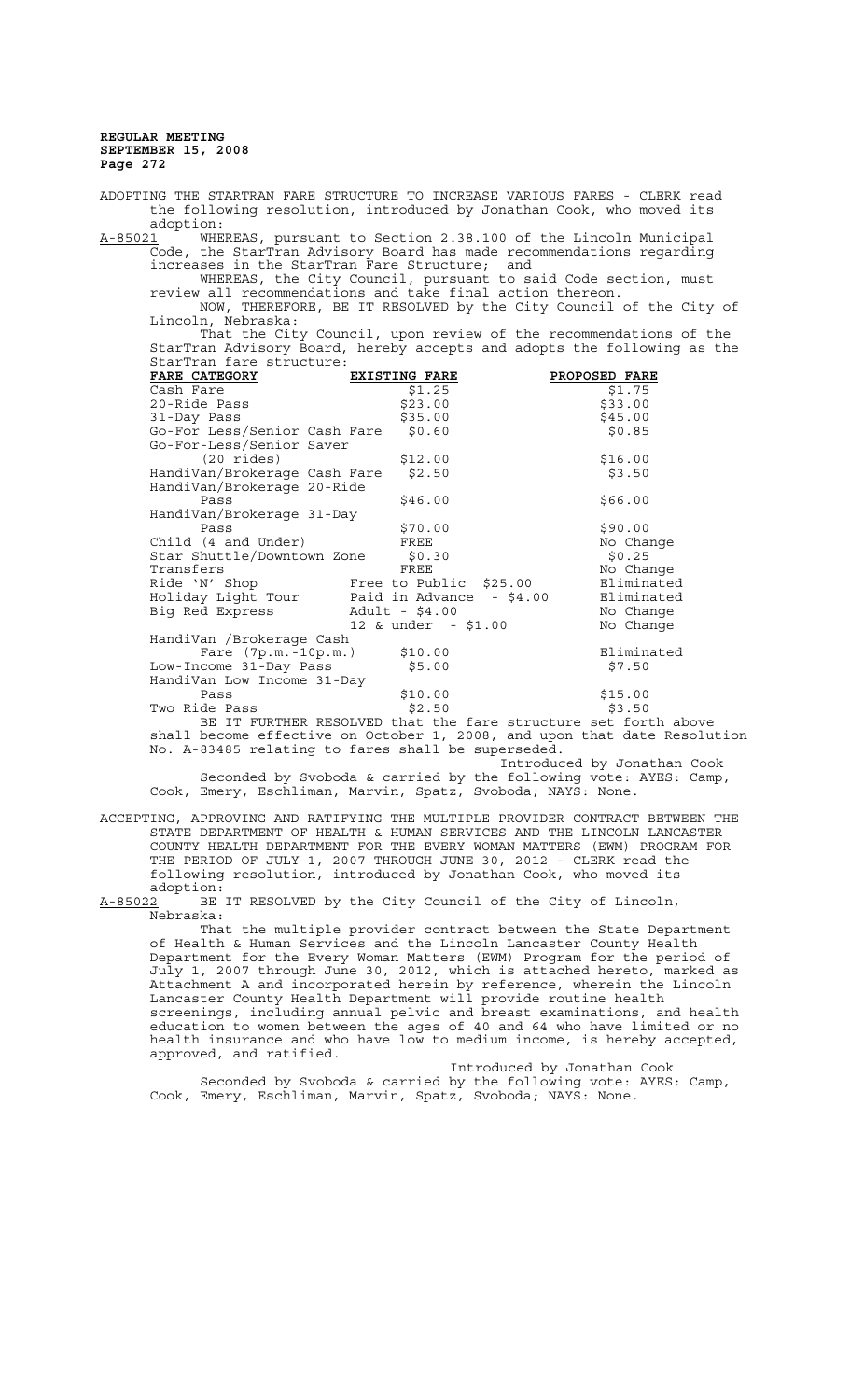### **ORDINANCE - 1ST READING & RELATED RESOLUTIONS (AS REQUIRED)**

- AUTHORIZING AND PROVIDING FOR THE ISSUANCE OF A PEROT SYSTEM REDEVELOPMENT PROJECT TAX ALLOCATION BOND, SERIES 2008, IN A TOTAL PRINCIPAL AMOUNT NOT TO EXCEED \$3,750,000 - CLERK read an ordinance, introduced by Doug Emery, authorizing the issuance of not to exceed \$3,750,000 Perot Systems Tax Allocation Bonds, Series 2008, for the purpose of (1) paying all or part of the costs of acquiring, constructing, equipping and furnishing certain improvements within the City's Perot Systems Redevelopment Project, including acquiring real estate and/or interests in real estate in connection therewith, (2) paying the interest on the bonds through and including November 1, 2008 and (3) paying the costs of issuance thereof; prescribing the form and certain details of the bonds; pledging certain tax allocation and other tax revenues to payment of the principal of and interest on the bonds as the same become due; limiting payment of the bonds to such tax allocation and other tax revenues; creating and establishing funds and accounts; authorizing the sale and delivery of the bonds; delegating, authorizing and directing the finance director to exercise his own independent discretion and judgment in determining and finalizing the terms and provisions with respect to the bonds not specified herein; providing for application of the proceeds of the bonds; taking other action and making other covenants and agreements in connection with the foregoing; and related matters, the first time.
- VACATION 08002 REQUEST OF WHITEHEAD OIL COMPANY TO VACATE THE NORTH-SOUTH ALLEY BETWEEN CAPITOL PARKWAY AND VACATED CADWALLADER'S COURT BETWEEN SOUTH 21ST STREET AND VACATED SOUTH 22ND STREET. (RELATED ITEMS: 08-126, 08-127) - CLERK read an ordinance, introduced by Doug Emery, vacating the north-south alley between Capitol Parkway and vacated Cadwallader's Court between South  $21^{st}$  Street and vacated  $22^{nd}$  Street, and retaining title thereto in the City of Lincoln, Lancaster County, Nebraska, the first time.
- COMP. PLAN CONFORMITY 08015 REQUEST OF WHITEHEAD OIL COMPANY TO DECLARE APPROXIMATELY 2,144.25 SQUARE FEET OF PROPERTY GENERALLY LOCATED AT THE SOUTHEAST CORNER OF SOUTH 21ST STREET AND CAPITOL PARKWAY AS SURPLUS AND AUTHORIZING THE SALE THEREOF TO THE ABUTTING PROPERTY OWNER. (RELATED ITEMS: 08-126, 08-127) - CLERK read an ordinance, introduced by Doug Emery, declaring 2,144.25 square feet of City-owned property generally located at the southeast corner of South 21st Street and Capitol Parkway as surplus and authorizing the sale thereof to the abutting property owner, the first time.

# **ORDINANCES - 3RD READING & RELATED RESOLUTIONS (as required)**

AUTHORIZING AND PROVIDING FOR THE ISSUANCE OF A NORTH 56TH STREET AND I-80 REDEVELOPMENT PLAN TAX ALLOCATION BOND, SERIES 2008, IN A TOTAL PRINCIPAL AMOUNT NOT TO EXCEED \$5,500,000 - PRIOR to reading: MARVIN Moved to accept Substitute Ordinance Bill No. 08-117S

Seconded by Emery & carried by the following vote: AYES: Camp, Cook, Emery, Eschliman, Marvin, Spatz, Svoboda; NAYS: None.

CLERK Read a substitute ordinance, introduced by Jon Camp, authorizing and providing for the issuance of a City of Lincoln, Nebraska Tax Allocation Bond, Series 2008, in a principal amount not to exceed \$5,500,000 for the purpose of (1) paying the costs of acquiring, purchasing, constructing, reconstructing, improving, extending, rehabilitating, installing, equipping, furnishing and completing certain public improvements within the City's North 56th Street and Arbor Road Redevelopment Project Area, including acquiring any real estate and/or interests in real estate in connection therewith, and (2) paying the costs of issuance thereof; prescribing the form and certain details of the bond; pledging certain tax revenue and other revenue to the payment of the principal of and interest on the bond as the same become due; limiting payment of the bonds to such tax revenues; creating and establishing funds and accounts; delegating, authorizing and directing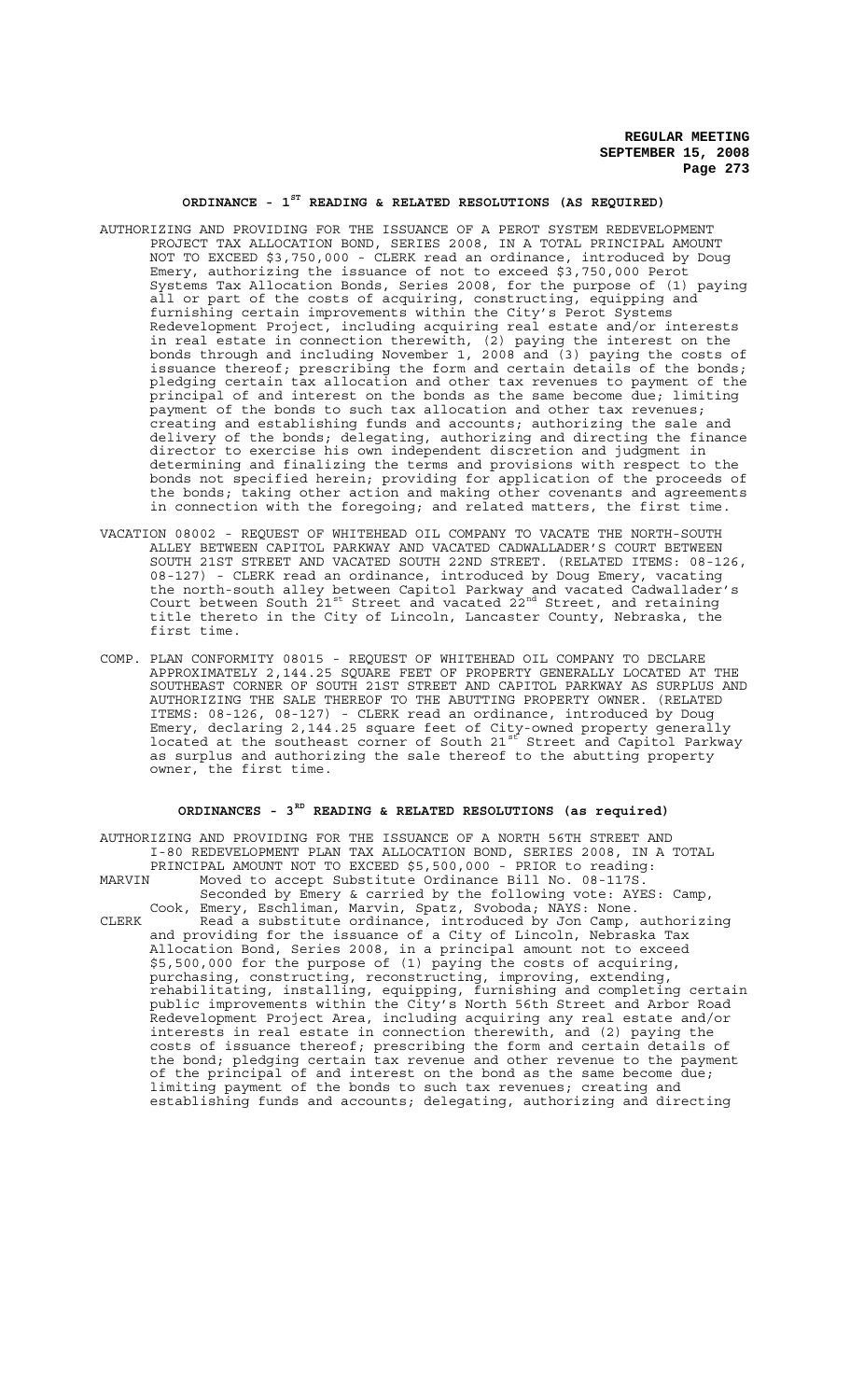the Finance Director to exercise his independent discretion and judgment in determining and finalizing certain terms and provisions of the bond not specified herein; taking other actions and making other covenants and agreements in connection with the foregoing; and related matters be it ordained by the Council of the City of Lincoln, Nebraska the third time. CAMP Moved to pass the substitute ordinance. Seconded by Svoboda & carried by the following vote: AYES: Camp, Cook, Emery, Eschliman, Marvin, Spatz, Svoboda; NAYS: None. The ordinance, being numbered **#19134**, is recorded in Ordinance Book #26, Page VACATION 08003 – VACATING THE NORTH/SOUTH ALLEY BETWEEN N. 60TH STREET AND N. 61ST STREET NORTH OF SEWARD AVENUE - PRIOR to reading: MARVIN Moved MTA #1 to amend Bill No. 08-112 in the following manner: 1. On page 1, between lines 8 and 9, add a new Section 2 to read as follows: Section 2. That the said north-south alley is hereby authorized to be sold to Aileen Eliker for the sum of \$400.00 subject to the following requirements: (a) that Ms. Eliker obtain a driveway permit from the Department of Building and Safety to use the existing alley return on Seward Avenue as required by Chapter 14.58 of the Lincoln Municipal Code; (b) that Ms. Eliker receive written permission from the adjacent property owner for the driveway approach to extend beyond the adjacent property owner's side property boundary extended as required by Section 3.2 of the City of Lincoln Driveway Design Standards; and (c) that said sale shall be subject to the City retaining an easement for existing utilities located in the alley. 2. Renumber existing Section 2 as Section 3. Seconded by Cook & carried by the following vote: AYES: Camp, Cook, Emery, Eschliman, Marvin, Spatz, Svoboda; NAYS: None. CLERK Read an amended ordinance, introduced by Jon Camp, vacating the north-south alley between N. 60<sup>th</sup> Street and N. 61<sup>st</sup> Street, north of Seward Avenue, and retaining title thereto in the City of Lincoln, Lancaster County, Nebraska, the third time. CAMP Moved to pass the ordinance as amended. Seconded by Svoboda & carried by the following vote: AYES: Camp, Cook, Emery, Eschliman, Marvin, Spatz, Svoboda; NAYS: None. The ordinance, being numbered **#19135**, is recorded in Ordinance Book #26, Page COMP. PLAN CONFORMITY 08019 – DECLARING APPROXIMATELY 4,511 SQUARE FEET OF CITY OWNED PROPERTY GENERALLY LOCATED AT SOUTH 1ST STREET AND L STREET (348 S. 1ST STREET) AS SURPLUS - CLERK read an ordinance, introduced by Jon Camp, declaring approximately 4,511 square feet of City-owned property generally located at South 1st Street and L Street  $(348$  South  $1^{st}$  Street) as surplus and authorizing the sale thereof, the third time. CAMP Moved to pass the ordinance as read. Seconded by Svoboda & carried by the following vote: AYES: Camp, Cook, Emery, Eschliman, Marvin, Spatz, Svoboda; NAYS: None. The ordinance, being numbered **#19136**, is recorded in Ordinance Book #26, Page COMP. PLAN CONFORMITY 08020 – DECLARING APPROXIMATELY 3,588 SQUARE FEET OF CITY OWNED PROPERTY GENERALLY LOCATED AT SOUTH 5TH STREET AND G STREET (447 G STREET) AS SURPLUS - CLERK read an ordinance, introduced by Jon Camp, declaring approximately 3,588 square feet of City-owned property generally located at South 5<sup>th</sup> Street and G Street (447 G Street) as surplus and authorizing the sale thereof, the third time. CAMP Moved to pass the ordinance as read. Seconded by Svoboda & carried by the following vote: AYES: Camp, Cook, Emery, Eschliman, Marvin, Spatz, Svoboda; NAYS: None. The ordinance, being numbered **#19137**, is recorded in Ordinance Book #26, Page COMP. PLAN CONFORMITY 08021 – DECLARING APPROXIMATELY 12,200 SQUARE FEET OF CITY OWNED PROPERTY GENERALLY LOCATED AT NORTH 23RD STREET AND P STREET AS SURPLUS - PRIOR to reading: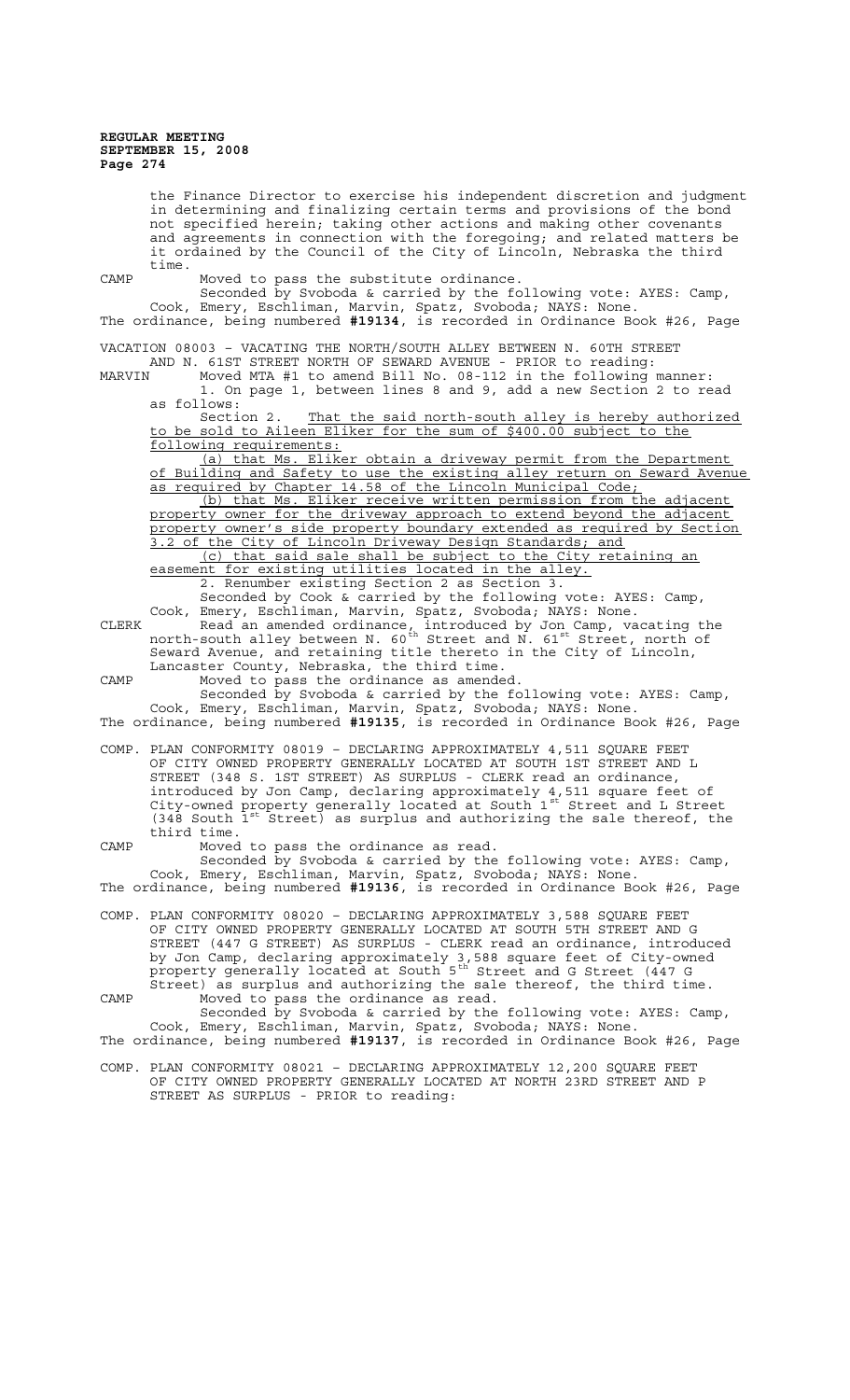EMERY Moved MTA #1 to amend Bill No. 08-115 in the following manner: 1. On page 1, line 9, delete the words "upon condition that the City retain" and insert in lieu thereof the words, at its fair value for uses in accordance with the Antelope Valley Redevelopment Plan to NeighborWorks, KTR Development LLC or any other person for development or use consistent with the Antelope Valley Redevelopment Plan upon such terms and conditions the Mayor deems to be in the best interest of the City including but not limited to the City retaining. Seconded by Svoboda & carried by the following vote: AYES: Camp, Cook, Emery, Eschliman, Marvin, Svoboda; NAYS: None; ABSTAIN: Spatz. CLERK Read an amended ordinance, introduced by Jon Camp, declaring approximately 12,200 square feet of City-owned property generally located at North 23rd Street and P Street as surplus and authorizing the sale thereof, the third time. CAMP Moved to pass the ordinance as amended. Seconded by Svoboda & carried by the following vote: AYES: Camp, Cook, Emery, Eschliman, Marvin, Svoboda; NAYS: None; ABSTAIN: Spatz. The ordinance, being numbered **#19138**, is recorded in Ordinance Book #26, Page MISC. 08009 – AMENDING THE CITY OF LINCOLN DESIGN STANDARDS TO ADOPT NEW DESIGN STANDARDS FOR OUTDOOR LIGHTING BY REPEALING CHAPTER 2.30 - STREET LIGHTING DESIGN STANDARDS; BY REPEALING SECTION 8 OF CHAPTER 3.00, ENVIRONMENTAL PERFORMANCE STANDARDS FOR B-2 PLANNED NEIGHBORHOOD BUSINESS DISTRICT, B-5 PLANNED REGIONAL BUSINESS DISTRICT, I-3 INDUSTRIAL PARK DISTRICT, I-3 EMPLOYMENT CENTER DISTRICT AND O-3 OFFICE PARK DISTRICT; BY REPEALING SECTION 3.8, PERFORMANCE STANDARDS FOR OUTDOOR NIGHT TIME LIGHTING, OF CHAPTER 3.45, DESIGN STANDARDS FOR PARKING LOTS; BY REPEALING SECTION 5, OUTDOOR RECREATIONAL LIGHTING, OF CHAPTER 3.55, DESIGN STANDARDS FOR RECREATIONAL FACILITIES; BY AMENDING CHAPTER 3.100, DESIGN STANDARDS FOR OUTDOOR LIGHTING, TO DELETE EXISTING PROVISIONS AND TO ADOPT GENERAL PROVISIONS IN SECTION 1, MATERIALS AND METHODS OF INSTALLATION IN SECTION 2, DEFINITIONS IN SECTION 3, CLASS I LIGHTING (GENERAL) PROVISIONS IN SECTION 4, CLASS II LIGHTING (ACCENT/DECORATIVE) PROVISIONS IN SECTION 5, CLASS III LIGHTING (STREET LIGHTING) PROVISIONS IN SECTION 6, CLASS IV LIGHTING (OUTDOOR RECREATIONAL FACILITIES) PROVISIONS IN SECTION 7, CLASS V LIGHTING (SALT CREEK TIGER BEETLE ENVIRONS) PROVISIONS IN SECTION 8, LIGHT TRESPASS AND GLARE IN SECTION 9, SUBMISSION OF PLANS AND EVIDENCE OF COMPLIANCE IN SECTION 10, INSTALLATION IN SECTION 11, PERMANENT EXEMPTIONS IN SECTION

- 12, AND TEMPORARY EXEMPTIONS IN SECTION 13. (RELATED ITEMS: 08R-201, 08-116) (ACTION DATE: 9/15/08) - CLERK read the following resolution, introduced by Jon Camp, who moved its adoption:
- A-85023 WHEREAS, the City of Lincoln has previously adopted the City of Lincoln Design Standards by Resolution No. A-80518; and

WHEREAS, a text change to the Design Standards is necessary to adopt new Design Standards for Outdoor Lighting by repealing Chapter 2.30 - Street Lighting Design Standards; by repealing Section 8 of Chapter 3.00, Environmental Performance Standards for B-2 Planned Neighborhood Business District, B-5 Planned Regional Business District, I-3 Industrial Park District, I-3 Employment Center District and O-3 Office Park District ; by repealing Section 3.8, Performance Standards for Outdoor Night Time Lighting, of Chapter 3.45, Design Standards for Parking Lots; by repealing Section 5, Outdoor Recreational Lighting, of Chapter 3.55, Design Standards for Recreational Facilities; by amending Chapter 3.100, Design Standards for Outdoor Lighting, to delete existing provisions and to adopt General Provisions in Section 1, Materials and Methods of Installation in Section 2, Definitions in Section 3, Class I Lighting (General) provisions in Section 4, Class II Lighting (Accent/Decorative) provisions in Section 5, Class III Lighting (Street Lighting) provisions in Section 6, Class IV Lighting (Outdoor Recreational Facilities) provisions in Section 7, Class V Lighting (Salt Creek Tiger Beetle Environs) provisions in Section 8, Light Trespass and Glare in Section 9, Submission of Plans and Evidence of Compliance in Section 10, Installation in Section 11, Permanent Exemptions in Section 12, and Temporary Exemptions in Section 13.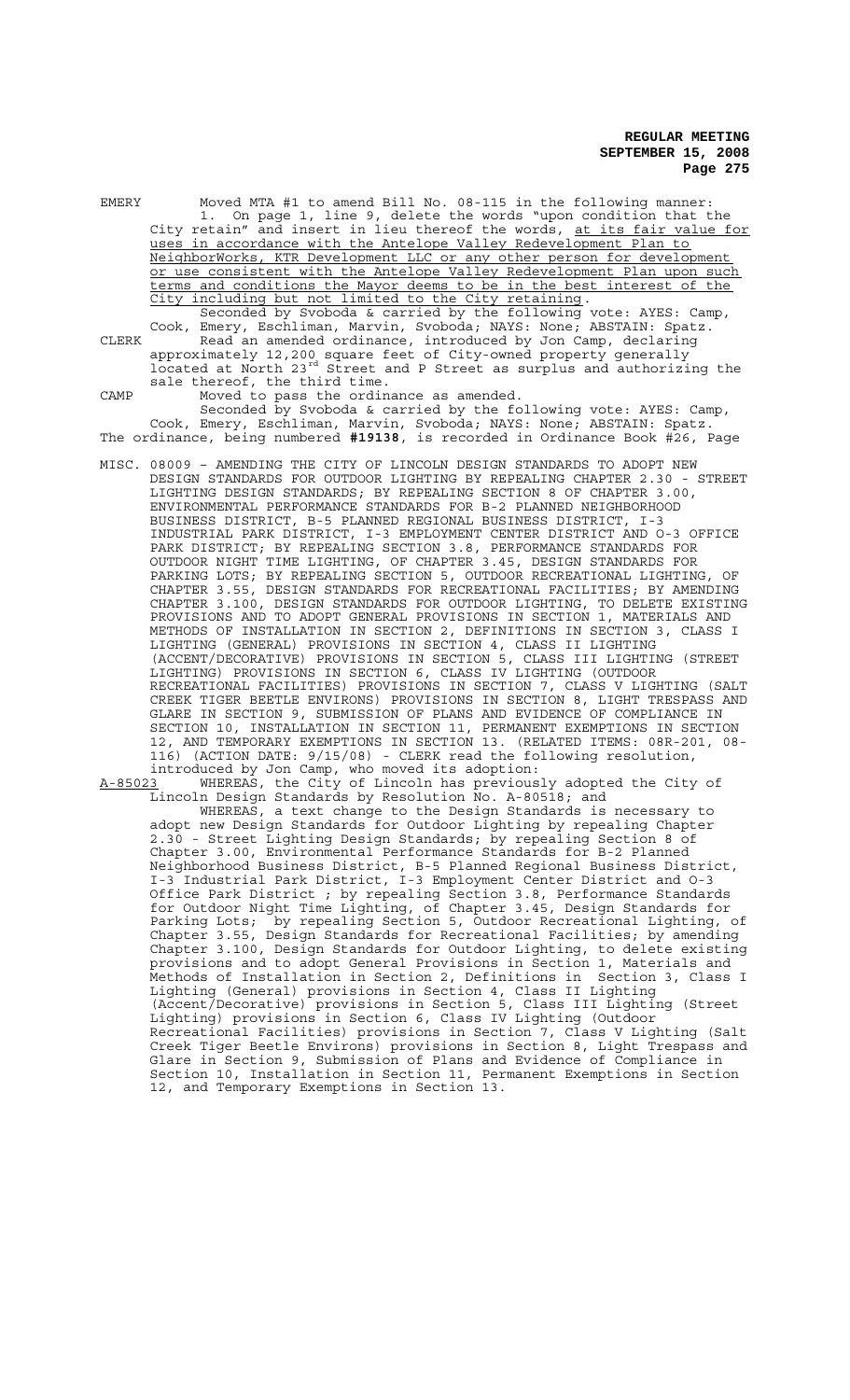> NOW, THEREFORE, BE IT RESOLVED by the City Council of the City of Lincoln, Nebraska:

> 1. That 2.30, Street Lighting Design Standards, of the City of Lincoln Design Standards, adopted by the City Council on November 6, 2000 by Resolution No. 80518, be and the same is hereby deleted in its entirety as shown on Attachment "A" which is attached hereto and incorporated herein by reference.

2. That Section 8 of Chapter 3.00 of the City of Lincoln Design Standards, adopted by the City Council on November 6, 2000 by Resolution No. 80518, be and the same is hereby deleted as shown on Attachment "B" which is attached hereto and incorporated herein by reference.<br> $3.45$  of the City of Li

That Section 3.8 of Chapter 3.45 of the City of Lincoln Design Standards, adopted by the City Council on November 6, 2000 by Resolution No. 80518, be and the same is hereby deleted as shown on Attachment "C" which is attached hereto and incorporated herein by reference.

4. That Section 5 of Chapter 3.55 of the City of Lincoln Design Standards, adopted by the City Council on November 6, 2000 by Resolution No. 80518, be and the same is hereby deleted as shown on Attachment "D" which is attached hereto and incorporated herein by reference.

5. That Chapter 3.100 of the City of Lincoln Design Standards, adopted by the City Council on November 6, 2000 by Resolution No. 80518, be and the same is hereby amended to read as shown on Attachment "E" which is attached hereto and incorporated herein by reference.

BE IT FURTHER RESOLVED that the City of Lincoln recognizes that the City of Lincoln owns and is responsible for all costs of construction, operation and maintenance of class III lighting on public streets. Since the Lincoln Electric System (LES) has staff expertise in the area of lighting standards, design, operation and maintenance, LES has agreed to act as an advisor and contractor to the City for Class III lighting on public streets as described in Section 6 of Chapter 3.100. Therefore, the City hereby agrees to reimburse LES for the costs of these services provided to the City for lighting on public streets. Introduced by Jon Camp

Seconded by Svoboda & carried by the following vote: AYES: Camp, Cook, Emery, Eschliman, Marvin, Spatz, Svoboda; NAYS: None.

CHANGE OF ZONE 08039 – AMENDING TITLE 27 OF THE LINCOLN MUNICIPAL CODE RELATING TO ZONING BY AMENDING SECTION 27.41.030 TO REQUIRE LIGHTING ASSOCIATED WITH THE STORAGE OF VEHICLES FOR SALE AND RESALE IN THE FRONT YARD TO COMPLY WITH THE DESIGN STANDARDS FOR OUTDOOR LIGHTING; AMENDING SECTION 27.43.030 TO REQUIRE LIGHTING IN THE FRONT YARD ASSOCIATED WITH AUTOMOBILE SALES AND REPAIR, BUT NOT INCLUDING VEHICLE BODY REPAIR SHOPS, TO COMPLY WITH THE DESIGN STANDARDS FOR OUTDOOR LIGHTING; AMENDING SECTION 27.63.130 TO REQUIRE OUTDOOR LIGHTING FOR RECREATIONAL FACILITIES TO COMPLY WITH THE DESIGN STANDARDS FOR OUTDOOR LIGHTING; AMENDING SECTION 27.63.170 TO DELETE A REDUNDANT PROVISION REQUIRING ANY LIGHTING FACILITY FOR PARKING LOTS PERMITTED BY SPECIAL PERMIT IN THE R-1 THROUGH R-8 DISTRICTS AND IN THE O-2 DISTRICT TO COMPLY WITH ADOPTED DESIGN STANDARDS; AMENDING SECTION 27.67.100 TO REQUIRE LIGHTING FOR PARKING LOTS TO COMPLY WITH THE DESIGN STANDARDS FOR OUTDOOR LIGHTING; AND REPEALING SECTIONS 27.41.030, 27.43.030, 27.63.130, 27.63.170 AND 27.67.100 OF THE LINCOLN MUNICIPAL CODE AS HITHERTO EXISTING. (RELATED ITEMS: 08R-201, 08-116) - CLERK read an ordinance, introduced by Jon Camp, amending Title 27 of the Lincoln Municipal Code relating to Zoning by amending Section 27.41.030 to require lighting associated with the<br>storage of vehicles for sale and resale in the front vard to comply with storage of vehicles for sale and resale in the front yard to comply the Design Standards for Outdoor Lighting; amending Section 27.43.030 to require lighting in the front yard associated with automobile sales and repair, but not including vehicle body repair shops, to comply with the Design Standards for Outdoor Lighting; amending Section 27.63.130 to require outdoor lighting for recreational facilities to comply with the Design Standards for Outdoor Lighting; amending Section 27.63.170 to delete a redundant provision requiring any lighting facility for parking lots permitted by special permit in the R-1 through R-8 districts and the O-2 district to comply with adopted design standards; amending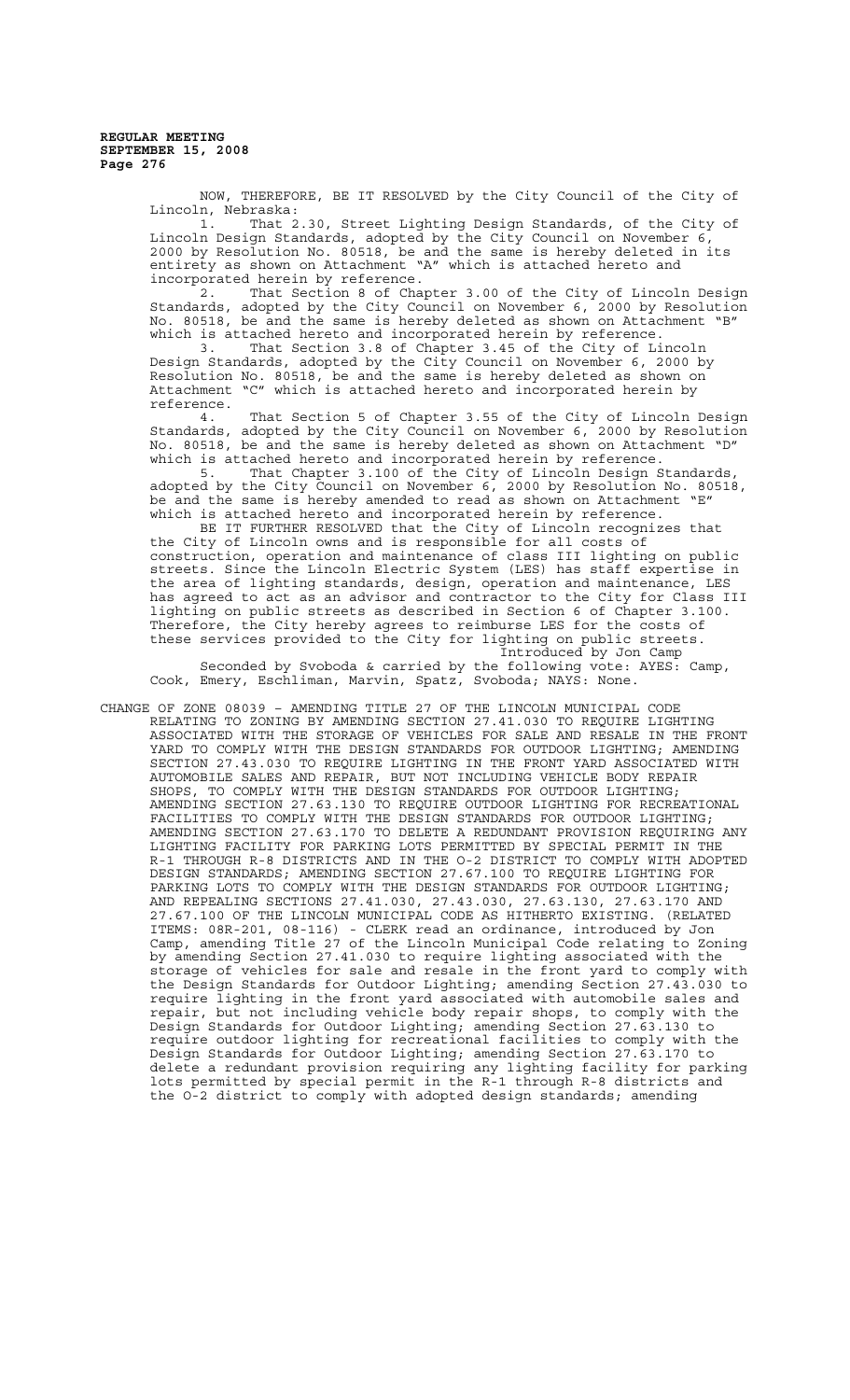Section 27.67.100 to require lighting for parking lots to comply with the Design Standards for Outdoor Lighting; and repealing Sections 27.41.030, 27.43.030, 27.63.130, 27.63.170 and 27.67.100 of the Lincoln Municipal Code as hitherto existing, the third time. CAMP Moved to pass the ordinance as read.

Seconded by Svoboda & carried by the following vote: AYES: Camp, Cook, Emery, Eschliman, Marvin, Spatz, Svoboda; NAYS: None. The ordinance, being numbered **#19139**, is recorded in Ordinance Book #26, Page

AMENDING CHAPTER 5.41 OF THE LINCOLN MUNICIPAL CODE RELATING TO

SALVAGING, RECYCLING, AND COMPOSTING OPERATIONS BY AMENDING SECTION 5.41.050 TO INCREASE THE PERMIT FEES REQUIRED UNDER THAT CHAPTER AND TO PROVIDE LATE FEES AND ACTIONS TO BE TAKEN FOR FAILURE TO RENEW A PERMIT BEFORE IT EXPIRES; AMENDING SECTION 5.41.060 TO INCREASE THE OCCUPATION TAX LEVIED UPON SALVAGE OPERATIONS AND COMMERCIAL COMPOSTING OPERATIONS; AMENDING SECTION 5.41.070 TO PROVIDE A PERCENTAGE BASED LATE FEE ON OCCUPATION TAX PAYMENTS AND TO PROVIDE THAT A PERMIT HOLDER FAILING TO PAY SAID OCCUPATION TAX BEFORE IT IS DUE SHALL BE SUBJECT TO CLOSURE OR OTHER APPROPRIATE ACTION BY THE HEALTH DIRECTOR; AND REPEALING SECTIONS 5.41.050, 5.41.060, AND 5.41.070 OF THE LINCOLN MUNICIPAL CODE AS HITHERTO EXISTING - CLERK read an ordinance, introduced by Jon Camp, amending Chapter 5.41 of the Lincoln Municipal Code relating to Salvaging, Recycling, and Composting Operations by amending Section 5.41.050 to increase the permit fees required under that chapter and to provide late fees and actions to be taken for failure to renew a permit before it expires; amending Section 5.41.060 to increase the occupation tax levied upon salvage operations and commercial composting operations; amending Section 5.41.070 to provide a percentage based late fee on occupation tax payments and to provide that a permit holder failing to pay said occupation tax before it is due shall be subject to closure or other appropriate action by the Health Director; and repealing Sections 5.41.050, 5.41.060, and 5.41.070 of the Lincoln Municipal Code as hitherto existing, the third time.

CAMP Moved to pass the ordinance as read.

Seconded by Svoboda & carried by the following vote: AYES: Camp, Cook, Emery, Eschliman, Marvin, Spatz, Svoboda; NAYS: None. The ordinance, being numbered **#19140**, is recorded in Ordinance Book #26, Page

AMENDING TITLE 8 OF THE LINCOLN MUNICIPAL CODE RELATING TO HEALTH AND SANITATION, BY AMENDING SECTION 8.06.145 TO INCREASE OPEN BURNING PERMIT FEES; AMENDING SECTION 8.08.060 TO INCREASE BODY ART ESTABLISHMENT PERMIT FEES AND TO DECREASE THE FEE FOR AN INITIAL BODY ART ESTABLISHMENT PERMIT ISSUED AFTER NOVEMBER 30 OF EACH YEAR FROM 70% TO 67% OF THE ANNUAL FEE; AMENDING SECTION 8.08.090 TO REVISE THE RENEWAL LATE FEES FOR BODY ART ESTABLISHMENTS TO BE A PERCENTAGE OF THE ANNUAL FEE; AMENDING SECTION 8.08.350 TO PROVIDE THE REINSTATEMENT FEE FOR SUSPENDED BODY ART ESTABLISHMENTS OR PRACTITIONERS TO BE 50% OF THE ANNUAL FEE; AMENDING SECTION 8.14.037 TO INCREASE THE PLAN REVIEW FEES AND CERTIFICATE OF COMPLIANCE FEES FOR CHILD CARE PROGRAMS AND TO DECREASE THE ANNUAL FEE PAID FOR NEW CERTIFICATES OF COMPLIANCE ISSUED AFTER JULY 31 OF EACH YEAR; AMENDING SECTION 8.20.150 TO INCREASE FOOD CODE PERMIT FEES AND TO DECREASE THE FEE FOR A NEW FOOD ESTABLISHMENT ISSUED AFTER NOVEMBER 30 OF EACH YEAR; AMENDING SECTION 8.20.160 TO REVISE THE FOOD CODE LATE FEES TO BE A PERCENTAGE OF THE ANNUAL FEE; AMENDING SECTION 8.20.170 TO PROVIDE THE FOOD CODE REINSTATEMENT FEES TO BE 50% OF THE ANNUAL FEE; AMENDING SECTION 8.24.150 TO INCREASE PERMIT FEES FOR VARIANCES OF THE NOISE CONTROL ORDINANCE; AMENDING SECTION 8.38.090 TO INCREASE PUBLIC SWIMMING POOL PERMIT FEES AND TO ESTABLISH LATE FEES AND ENFORCEMENT ACTIONS TO BE TAKEN BY THE HEALTH DIRECTOR FOR LATE RENEWALS; AMENDING SECTION 8.40.070 TO INCREASE SPA FACILITY PERMIT AND INSPECTION FEES AND TO ESTABLISH FEES AND ENFORCEMENT ACTIONS TO BE TAKEN BY THE HEALTH DIRECTOR FOR LATE RENEWALS; AMENDING SECTION 8.44.070 TO INCREASE PERMIT FEES FOR WATER WELLS AND TO ESTABLISH FEES AND ENFORCEMENT ACTIONS TO BE TAKEN BY THE HEALTH DIRECTOR FOR LATE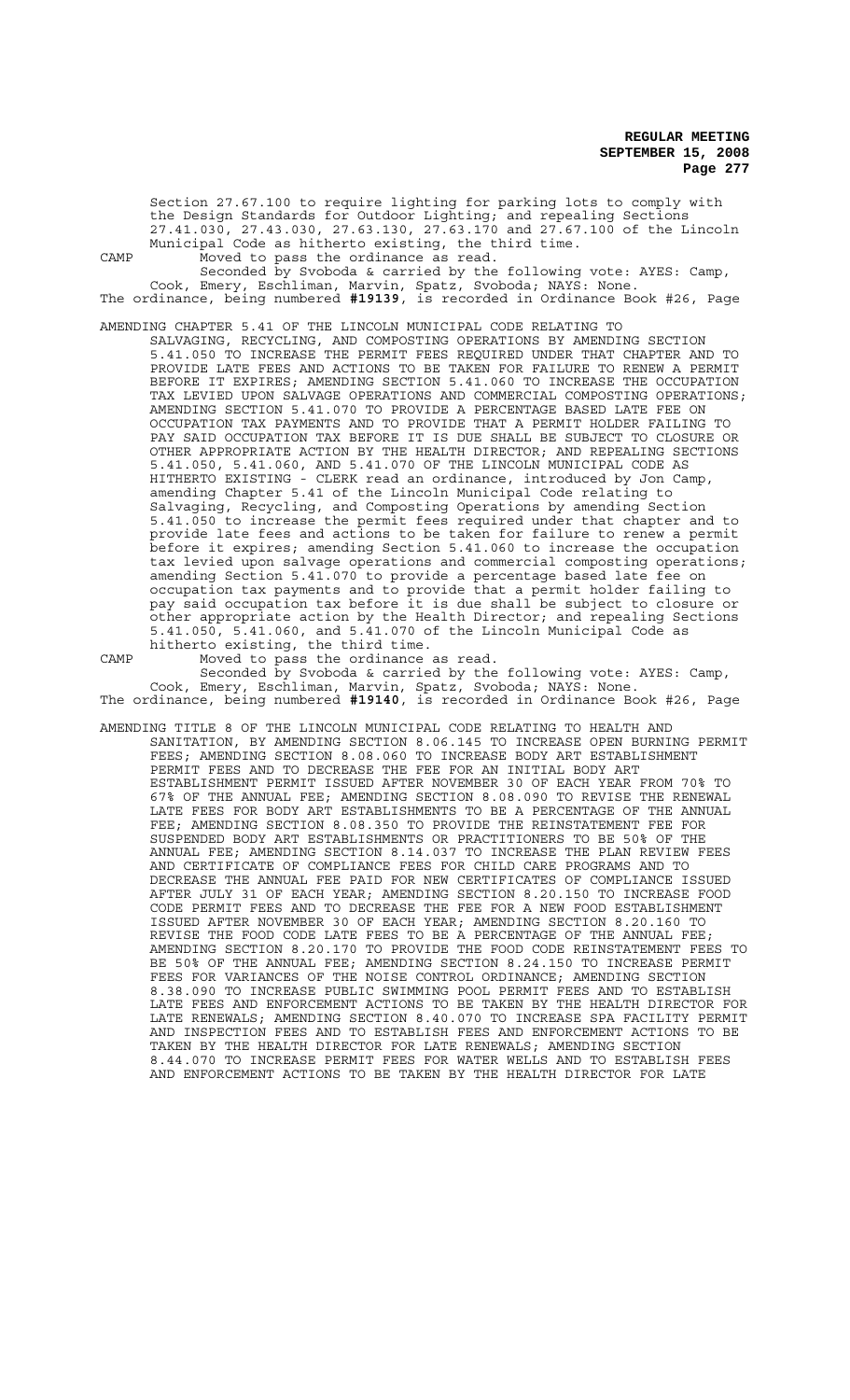RENEWALS; AND REPEALING SECTIONS 8.06.145, 8.08.060, 8.08.090, 8.08.350, 8.14.037, 8.20.150, 8.20.160, 8.20.170, 8.24,150, 8.38.090, 8.40.070 AND 8.44.070 OF THE LINCOLN MUNICIPAL CODE AS HITHERTO EXISTING - PRIOR to reading: SVOBODA Moved MTA #1 to amend Bill No. 08-119 in the following manner: 1. On page 6, line 18, 21, and 24, before the phrase "permit holder" add the words "food establishment." 2. On page 9, line 21, delete the word "Lat" and insert in lieu thereof the word "Late." 3. On page 10, line 19, delete the underlined amount of \$110.00 and insert in lieu thereof \$115.00. 4. On page 11, line 6, after 67% delete the word "if" and insert in lieu thereof the word "of". 5. On page 11, line 7, after the first word "biennial" insert the word "<u>fee</u>." Seconded by Emery & carried by the following vote: AYES: Camp, Cook, Emery, Eschliman, Marvin, Spatz, Svoboda; NAYS: None. CLERK Read an ordinance, introduced by Jon Camp, amending Title 8 of the Lincoln Municipal Code relating to health and sanitation, by amending Section 8.06.145 to increase open burning permit fees; amending Section 8.08.060 to increase body art establishment permit fees and to decrease the fee for an initial body art establishment permit issued after November 30 of each year from 70% to 67% of the annual fee; amending Section 8.08.090 to revise the renewal late fees for body art establishments to be a percentage of the annual fee; amending Section 8.08.350 to provide the reinstatement fee for suspended body art establishments or practitioners to be 50% of the annual fee; amending Section 8.14.037 to increase the Plan Review fees and Certificate of Compliance fees for child care programs and to decrease the annual fee paid for new certificates of compliance issued after July 31 of each year; amending section 8.20.150 to increase food code permit fees and to decrease the fee for a new food establishment issued after November 30 of each year; amending Section 8.20.160 to revise the food code late fees to be a percentage of the annual fee; amending Section 8.20.170 to provide the food code reinstatement fees to be 50% of the annual fee; amending Section 8.24.150 to increase permit fees for variances of the noise control ordinance; amending Section 8.38.090 to increase public swimming pool permit fees and to establish late fees and enforcement actions to be taken by the Health Director for late renewals; amending Section 8.40.070 to increase spa facility permit and inspection fees and to establish fees and enforcement actions to be taken by the Health Director for late renewals; amending Section 8.44.070 to increase permit fees for water wells and to establish fees and enforcement actions to be taken by the Health Director for late renewals; and repealing Sections 8.06.145, 8.08.060, 8.08.090, 8.08.350, 8.14.037, 8.20.150, 8.20.160, 8.20.170, 8.24,150, 8.38.090, 8.40.070 and 8.44.070 of the Lincoln Municipal Code as hitherto existing, the third time. CAMP Moved to pass the ordinance as amended. Seconded by Svoboda & carried by the following vote: AYES: Camp,

Cook, Emery, Eschliman, Marvin, Spatz, Svoboda; NAYS: None. The ordinance, being numbered **#19141**, is recorded in Ordinance Book #26, Page

AMENDING TITLE 24 OF THE LINCOLN MUNICIPAL CODE, PLUMBING AND SEWERS, BY AMENDING SECTION 24.38.070 TO INCREASE PERMIT FEES RELATING TO ON-SITE WASTEWATER TREATMENT SYSTEMS; AMENDING SECTION 24.42.110 RELATING TO THE TRANSFER OF PROPERTY WITH ON-SITE SYSTEMS TO INCREASE THE FEE FOR EVALUATION AND REVIEW OF PROPERTY TRANSFER INSPECTOR REPORTS AND ANY NECESSARY SITE VISITS BY HEALTH DIRECTOR; AND REPEALING SECTIONS 24.38.070 AND 24.42.110 OF THE LINCOLN MUNICIPAL CODE AS HITHERTO EXISTING - CLERK read an ordinance, introduced by Jon Camp, amending Title 24 of the Lincoln Municipal Code, Plumbing and Sewers, by amending Section 24.38.070 to increase permit fees relating to on-site wastewater treatment systems; amending Section 24.42.110 relating to the transfer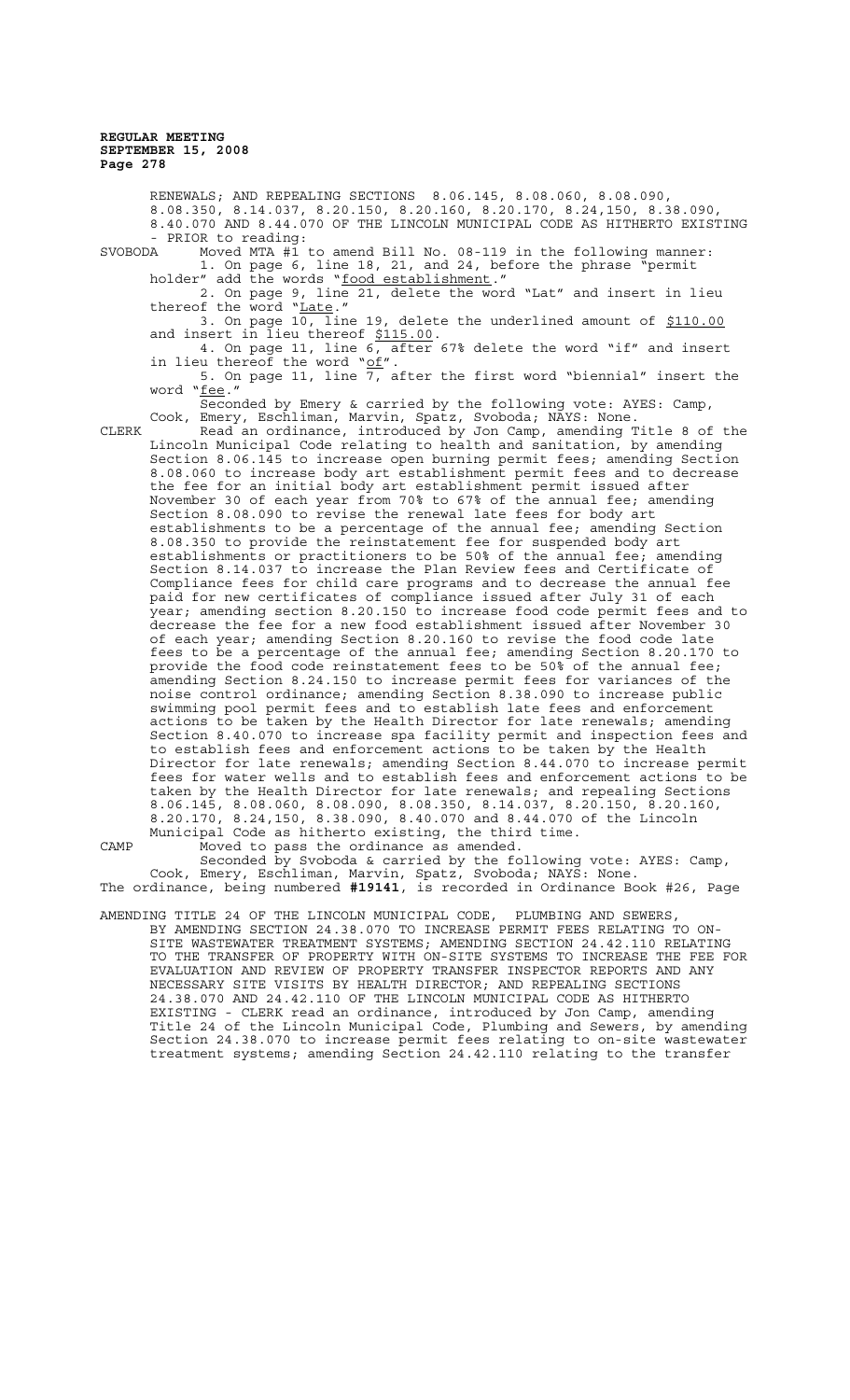of property with on-site systems to increase the fee for evaluation and review of Property Transfer Inspector reports and any necessary site visits by Health Director; and repealing Sections 24.28.070 and 24.42.110 of the Lincoln Municipal Code as hitherto existing, the third time.

CAMP Moved to pass the ordinance as read.

Seconded by Svoboda & carried by the following vote: AYES: Camp, Cook, Emery, Eschliman, Marvin, Spatz, Svoboda; NAYS: None. The ordinance, being numbered **#19142**, is recorded in Ordinance Book #26, Page

# **RECONSIDERATION**

AMENDING THE LINCOLN LANCASTER COUNTY AIR POLLUTION CONTROL PROGRAM REGULATIONS AND STANDARDS TO INCREASE THE FEES FOR ENGINEERING REVIEW TIME FOR CONSTRUCTION PERMITS AND THE NOTIFICATION FEE FOR ASBESTOS REMOVAL PROJECT - PRIOR to reading:<br>SVOBODA Moved to Reconsider Bill No.

Moved to Reconsider Bill No. 08R-209 adopted on 9/8/08 as Resolution A-85009.

Seconded by Camp & carried by the following vote: AYES: Camp, Cook, Emery, Eschliman, Marvin, Spatz, Svoboda; NAYS: None.

SVOBODA Moved MTA #1 to amend the Control Program Regulations and Standards attached to Bill No. 08R-209 (Attachment "A") in the following manner:

1. In Article 1, Section 6 Annual Fees, paragraph (B)(8) delete the dollar amounts \$200.00 and \$205.00 and insert in lieu thereof the amounts  $\frac{250.00}{250.00}$  and  $\frac{255.00}{250.00}$ .

Seconded by Marvin & carried by the following vote: AYES: Camp, Cook, Emery, Eschliman, Marvin, Spatz, Svoboda; NAYS: None.

CLERK Read the following amended resolution, introduced by Jon Camp, who moved its re-adoption:

A-85009 BE IT RESOLVED by the City Council of the City of Lincoln, Nebraska:

That the Amendments to Article 1, Section 6 and Article 2, Section 30 of the Lincoln-Lancaster County Air Pollution Control Program Regulations and Standards implemented by the Lincoln-Lancaster County Health Department, copies of which are attached hereto, marked as Attachment "A" and made a part hereof by reference, which Amendments increase the notification fee for a National Emission Standards for Hazardous Air Pollutants (NESPAPS) asbestos project and construction permit fees, respectively, are hereby approved.

The City Clerk is directed to return two (2) fully executed copies this Resolution and Amendments to Susan Starcher, Lancaster County Clerk's Office, for filing with the County.

Introduced by Jon Camp Seconded by Svoboda & carried by the following vote: AYES: Camp, Cook, Emery, Eschliman, Marvin, Spatz, Svoboda; NAYS: None.

### **REGISTERED TO SPEAK SESSION - NONE**

#### **OPEN MICROPHONE SESSION - NONE**

### **MISCELLANEOUS BUSINESS**

## **PENDING -**

CAMP Moved to extend the Pending List to September 22, 2008. Seconded by Svoboda & carried by the following vote: AYES: Camp, Cook, Emery, Eschliman, Marvin, Spatz, Svoboda; NAYS: None.